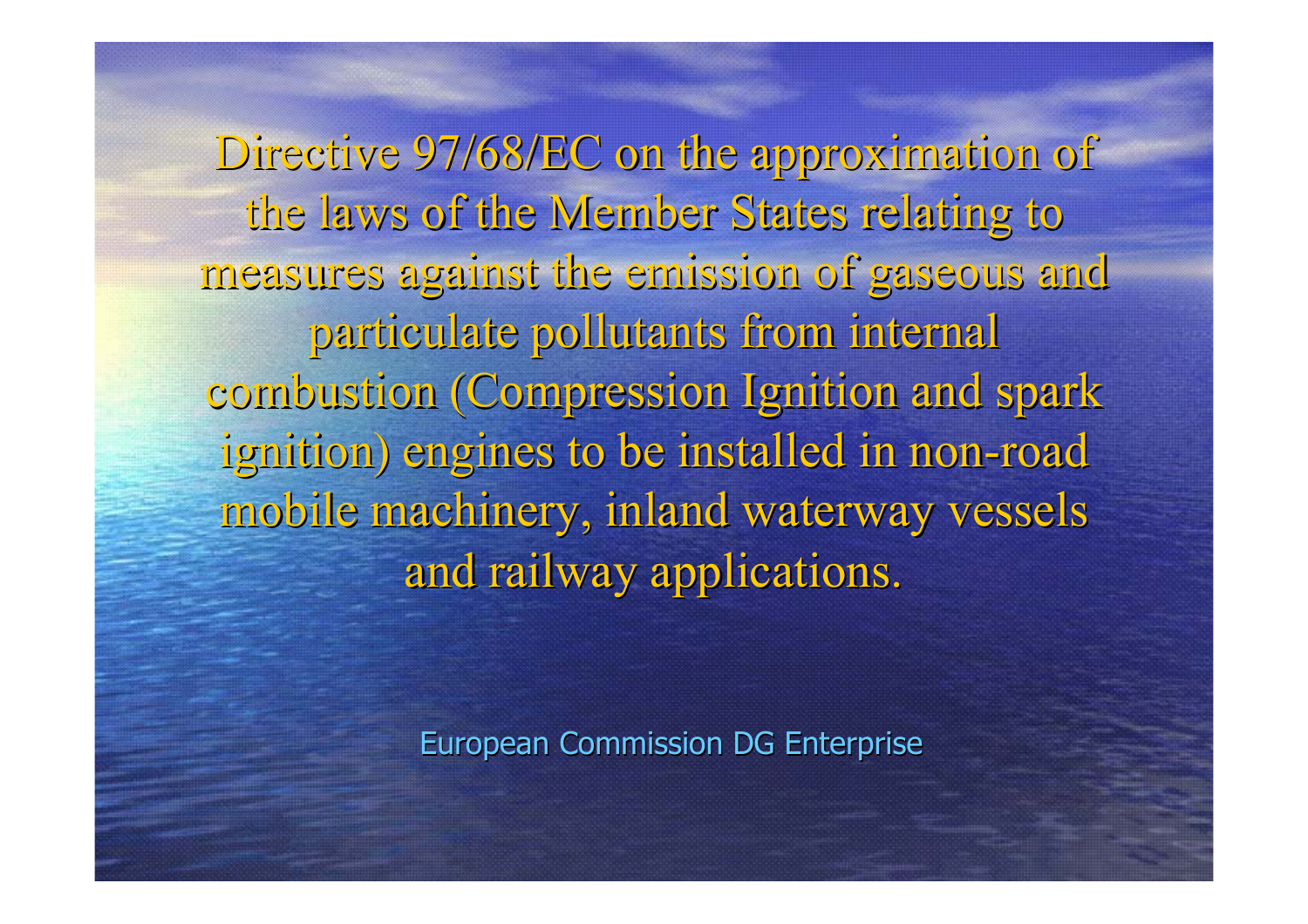# NON ROAD MOBILE MACHINERY



























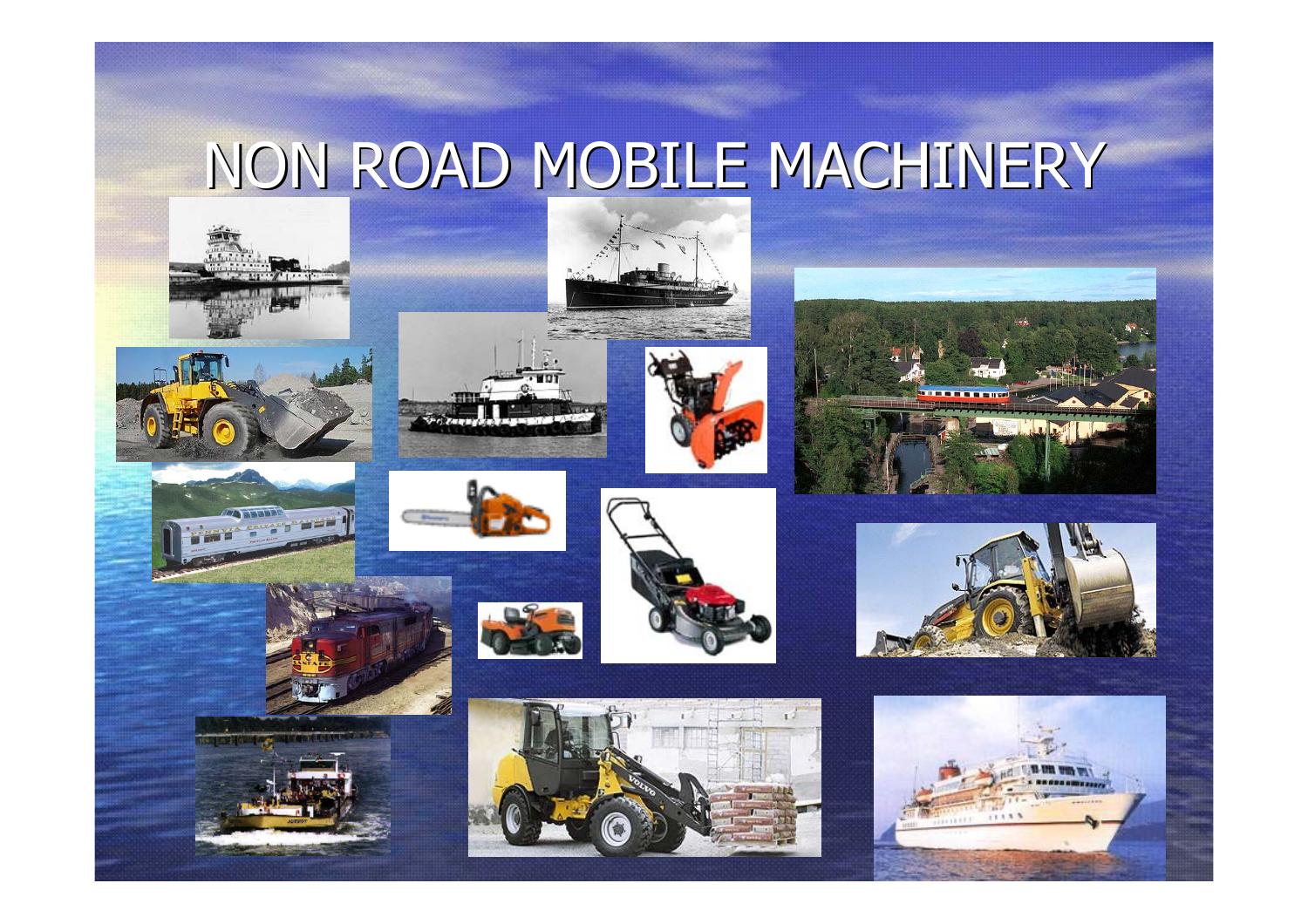# Definition of Non-Road Mobile Machinery

*Non-Road Mobile Machinery Mobile Machinery* shall mean any mobile machine, transportable industrial equipment or vehicle with or without body work, not intended for the use of passenger- or gods-transport on the road, in which an internal combustion engine as specified in Annex I section 1 is installed.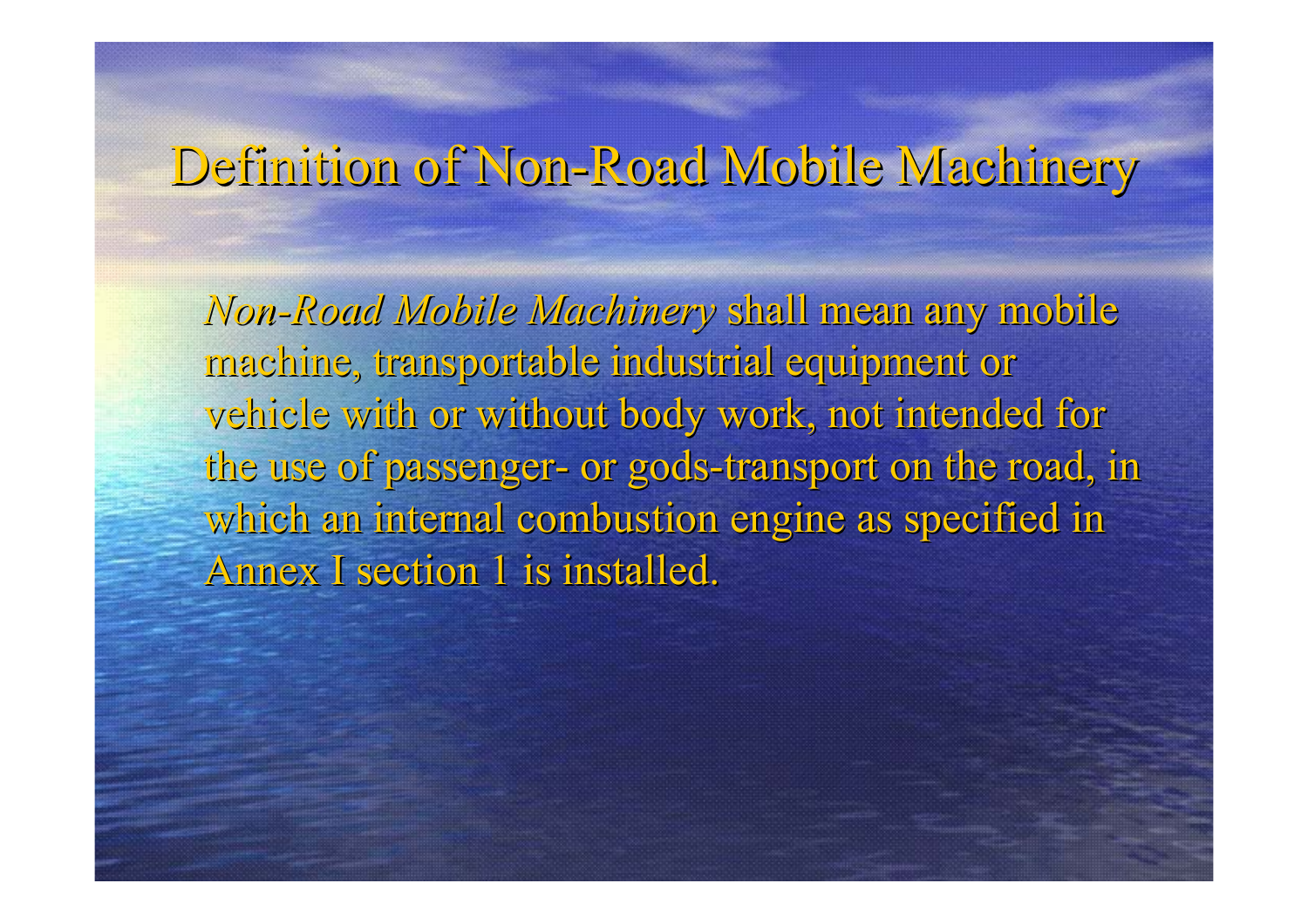The group "Non Road Mobile Machinery" (NRIVIVI) is today covered by an exhaust emission directive called 97/68/EC. There are 2 amending Directives following the 97/68/EC, 1st for the spark ignition engines, 2002/88/EC and the 2<sup>nd</sup> for the compression engines, 2004/26/EC.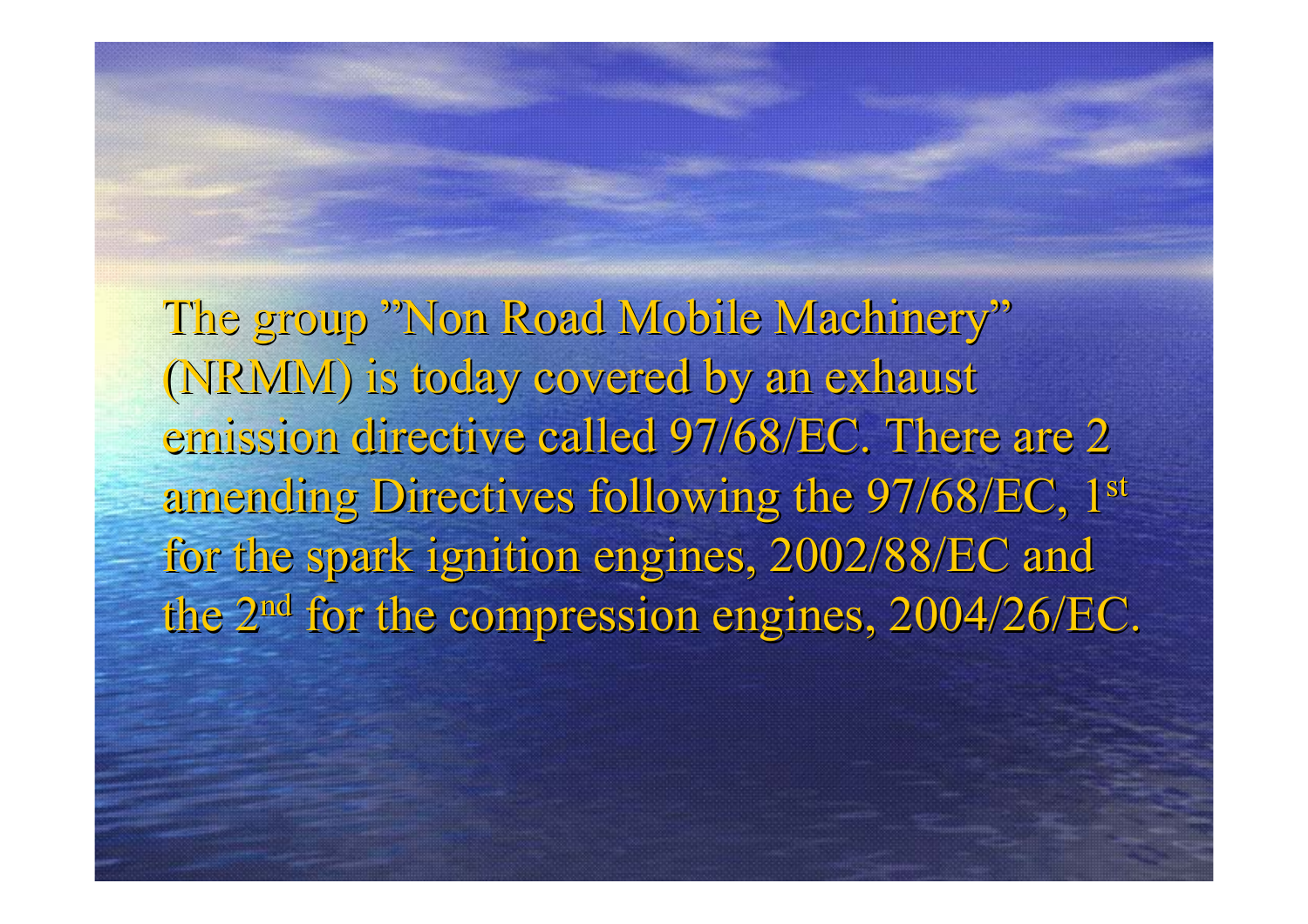The 97/68 directive covers all landbased diesel fuelled engines placed in Non Road Mobile Machinery (NRIVIVI). The directive has 2 stages. Stage I went into force 31 of December 1998 and stage II between 31 of December 1998 and stage II between 31 of December 2000 and 31 of December 2003 depending of 2000 and 31 of December 2003 depending of the size of the engine.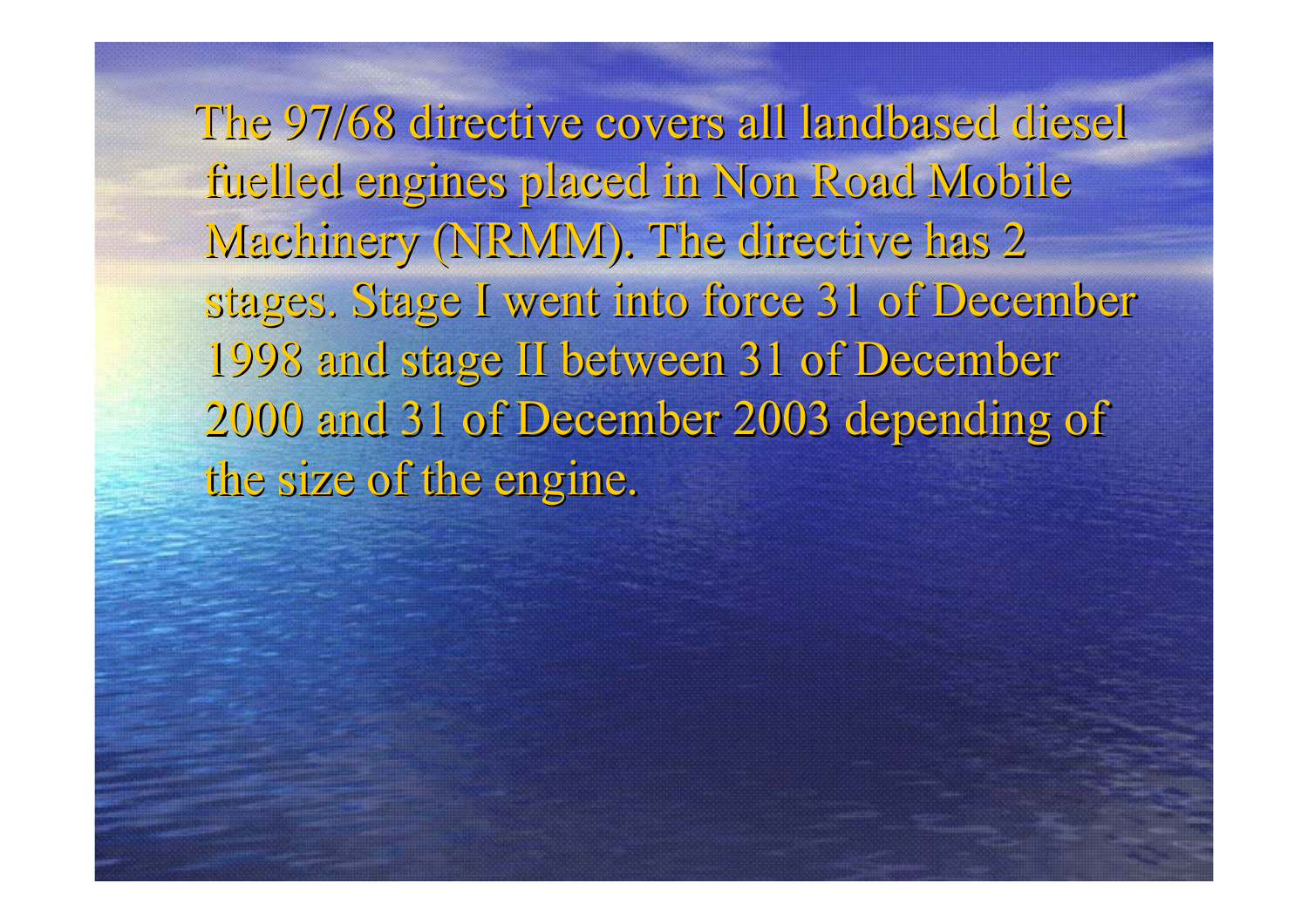# Limit values for stage I

| Power       | CO.              | <b>HC</b>          | NOx | PM   |
|-------------|------------------|--------------------|-----|------|
| $130 - 560$ | 5.0 <sub>1</sub> | $\blacksquare$ 1.3 | 9,2 | 0,54 |
| $75 - 130$  | 5,0              | $\sqrt{1,3}$       | 9,2 | 0,70 |
| $37 - 75$   | 6,5              | 1,3                | 9,2 | 0,85 |

(All limitvalues are in g/kWh) (All limitvalues are in g/kWh)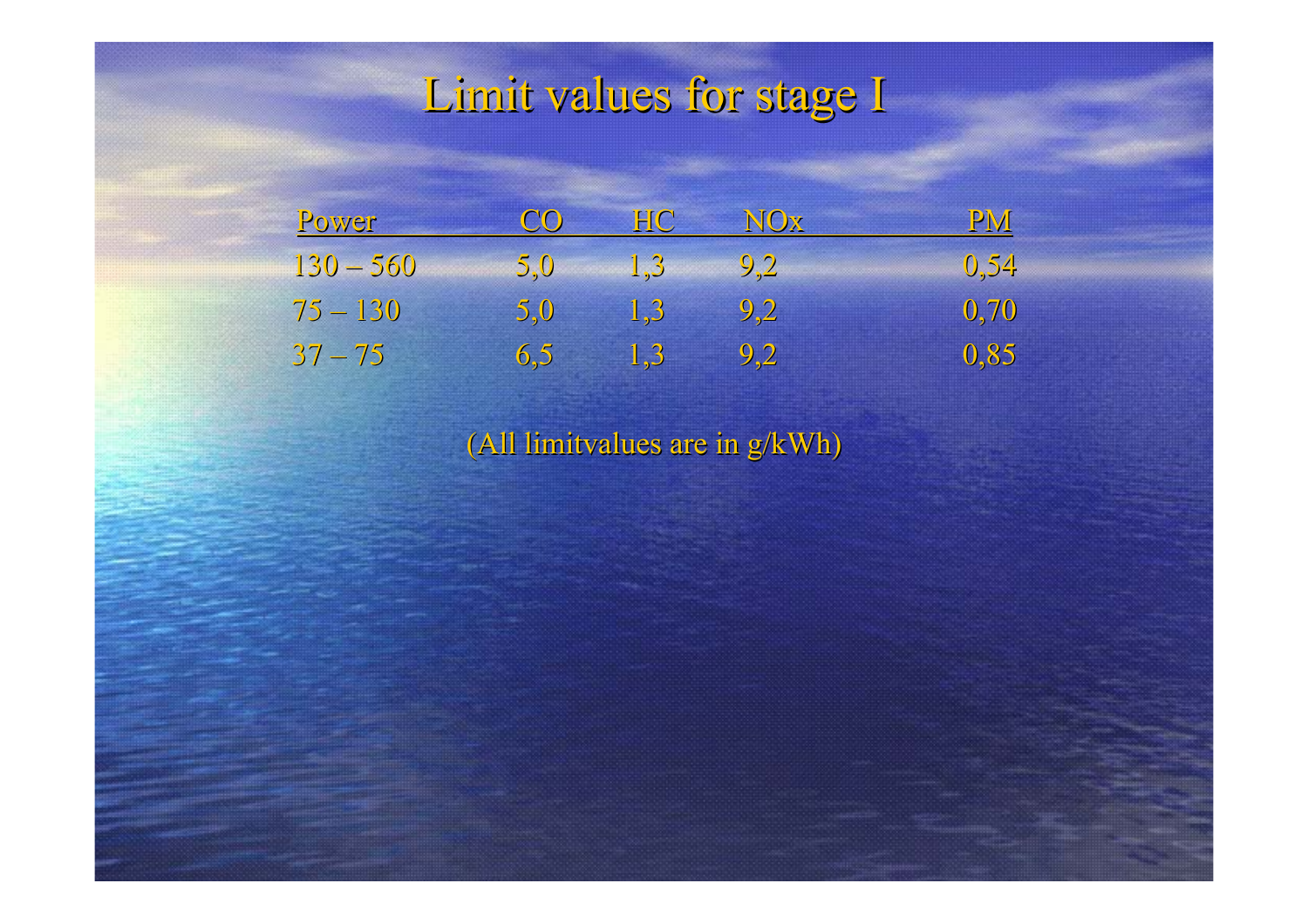#### Limit values for stage II

| Power       | <b>CO</b> | HC. | NOx | <b>PM</b> |
|-------------|-----------|-----|-----|-----------|
| $130 - 560$ | 3,5       | 1.0 | 6.0 | 0.2       |
| $75 - 130$  | 5,0       | 1.0 | 6.0 | 0,3       |
| $37 - 75$   | 5,0       | 1.3 | 7.0 | 0,4       |
| $18 - 37$   | 5,5       | 1.5 | 8,0 | 0,8       |

(All limitvalues are in g/kWh) (All limitvalues are in g/kWh)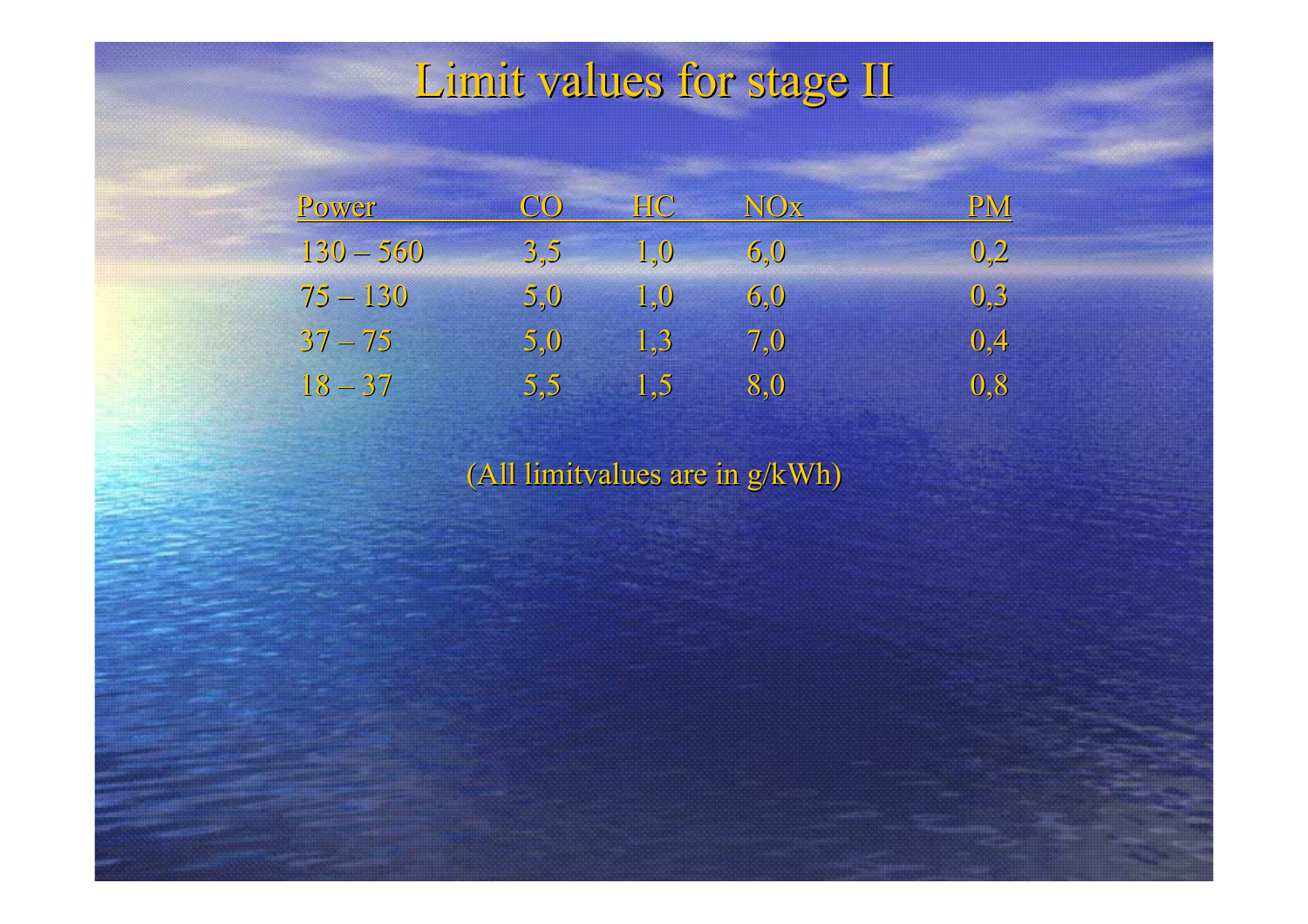2002/88/EC covers spark ignition engines up to 2002/88/EC covers spark ignition engines up to 18 kW and is implemented in 2 stages. The different stages entered into force in February different stages entered into force in February 2005 depending on the application and size of the 2005 depending on the application and size of the engine. The directive regulates the emissions of carbon monoxide, CO, hydrocarbons and nitrogen oxides and covers all spark ignition nitrogen oxides and covers all spark ignition engines except for recreational crafts, vehicles and toys.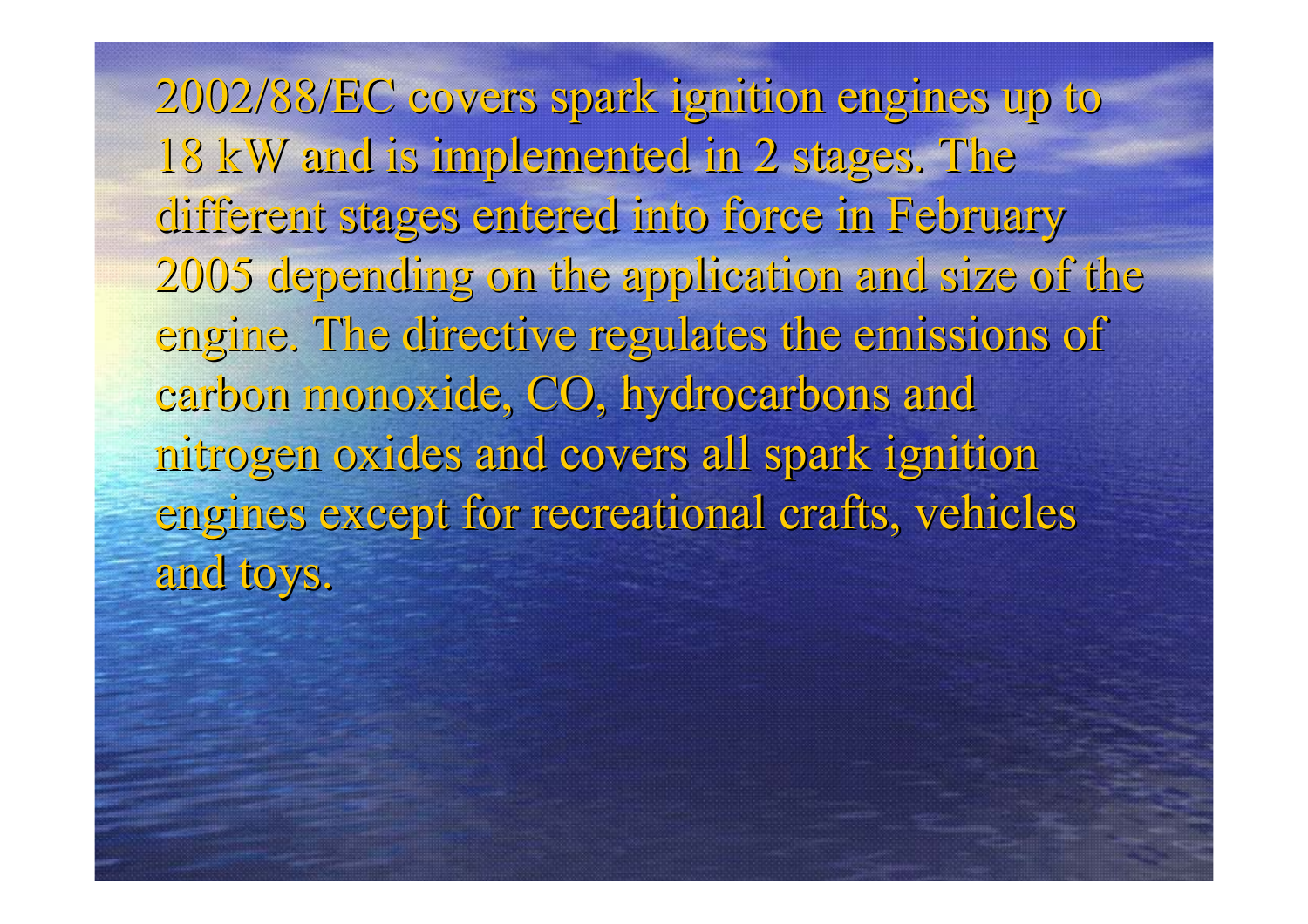• The spark ignition (SI) engines is divided in handheld or not handheld Classes.

• Handheld Classes:

Class/category Class/category Displacement Displacement **cm<sup>3</sup>** Class SH:1  $< 20$  $C$  ass  $SH:2$  $2 \quad > 20 \quad < 50$  $C$ lass SH:3  $> 50$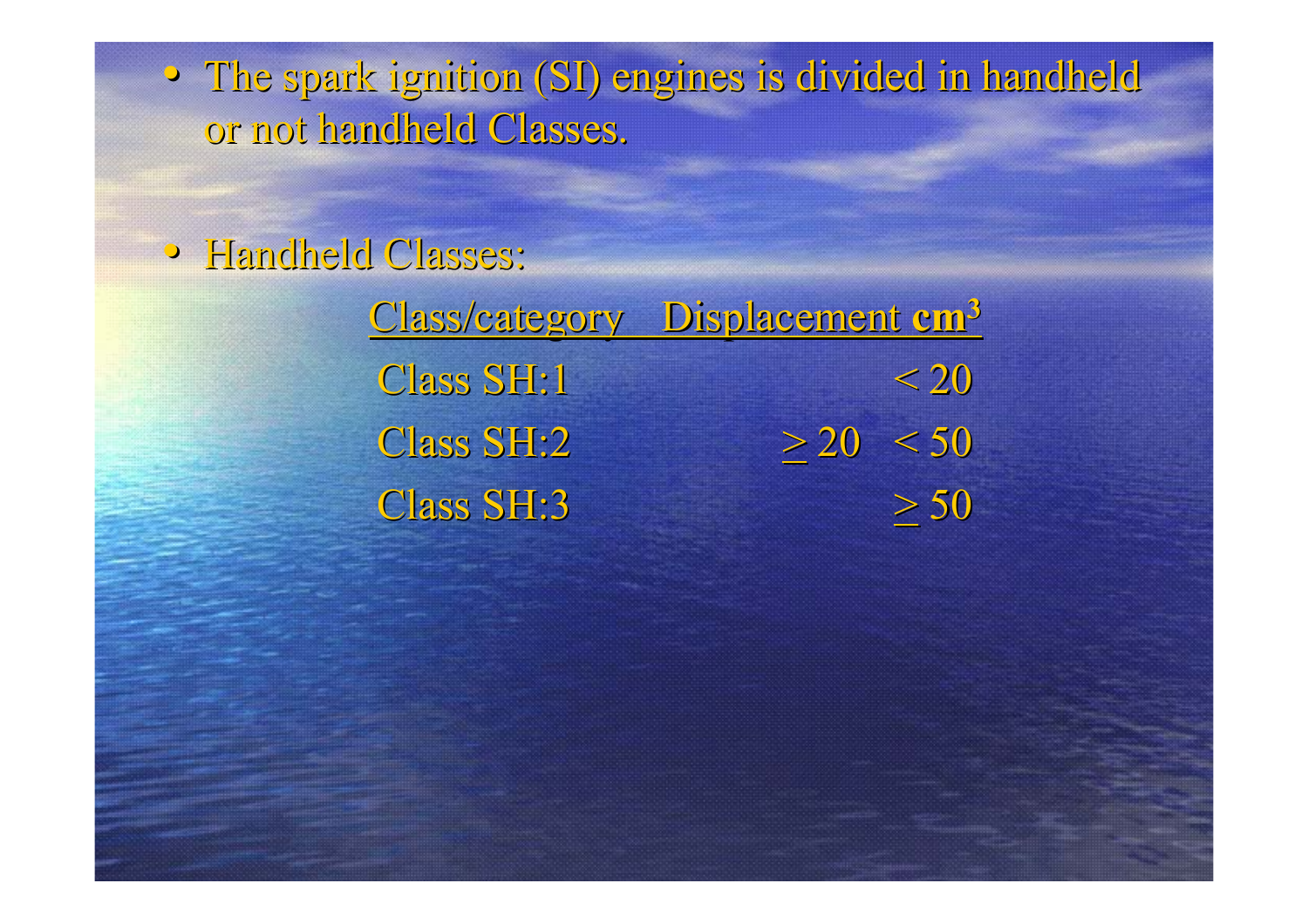

Class/category Displacement cm<sup>3</sup>  $C$ lass  $S$ N:1  $< 66$ Class SN:2  $2 \t > 66 \t < 100$ Class SN:3  $> 100 < 225$ Class SN:4  $< 225$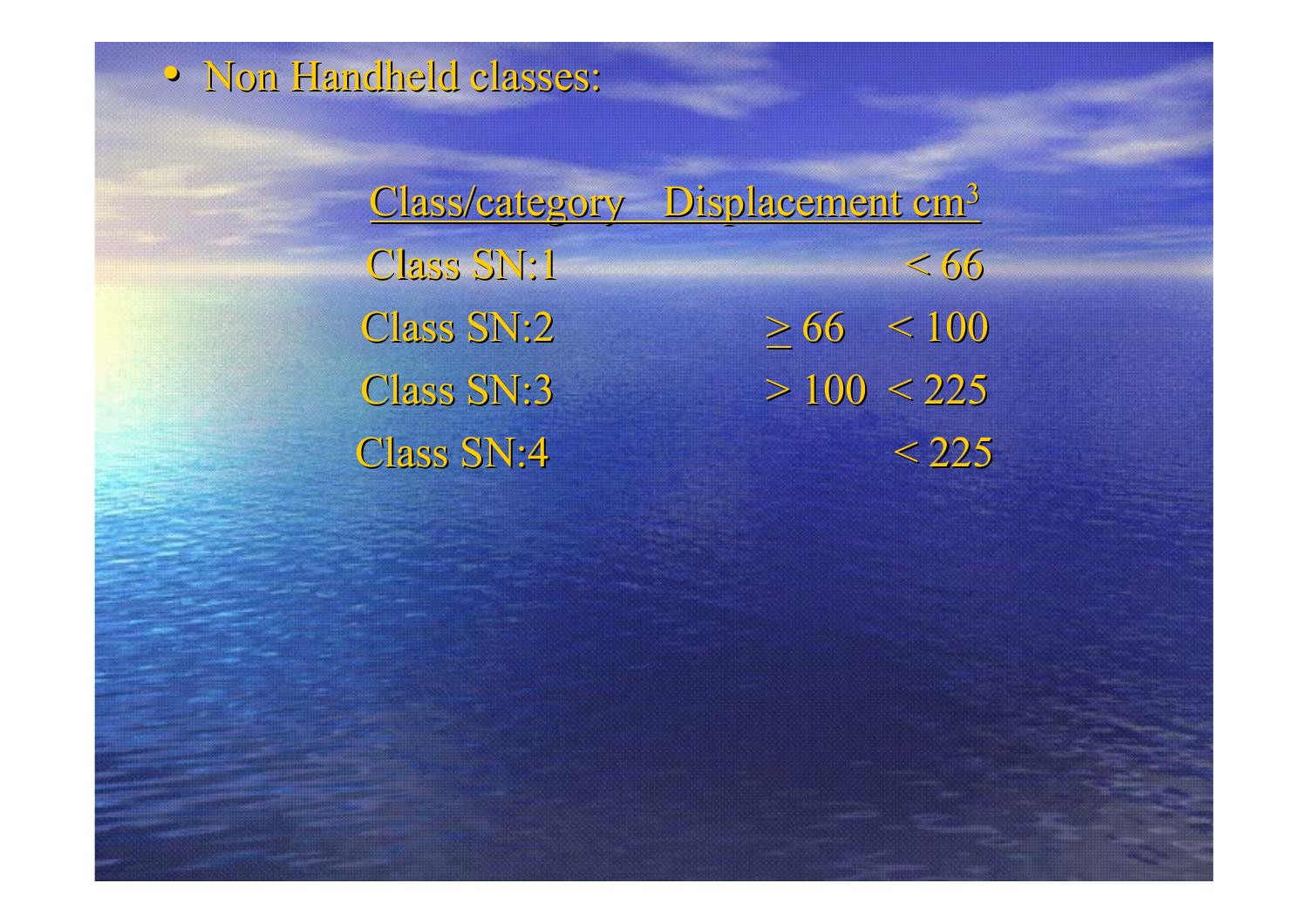### Limitvalues for SI engines, stage I

| <b>Class CO</b> | HC. | NOx  | HC+NOx |
|-----------------|-----|------|--------|
| <b>SH:1805</b>  | 295 | 5,36 |        |
| <b>SH:2 805</b> | 241 | 5,36 |        |
| <b>SH:3 603</b> | 161 | 5.36 |        |
| SN:1 519        |     |      | 50     |
| SN:2 519        |     |      | 40     |
| SN:3 519        |     |      | 16,1   |
| <b>SN:4519</b>  |     |      | 13,4   |
|                 |     |      |        |

(Limitvalues are i g/kWh) (Limitvalues are i g/kWh)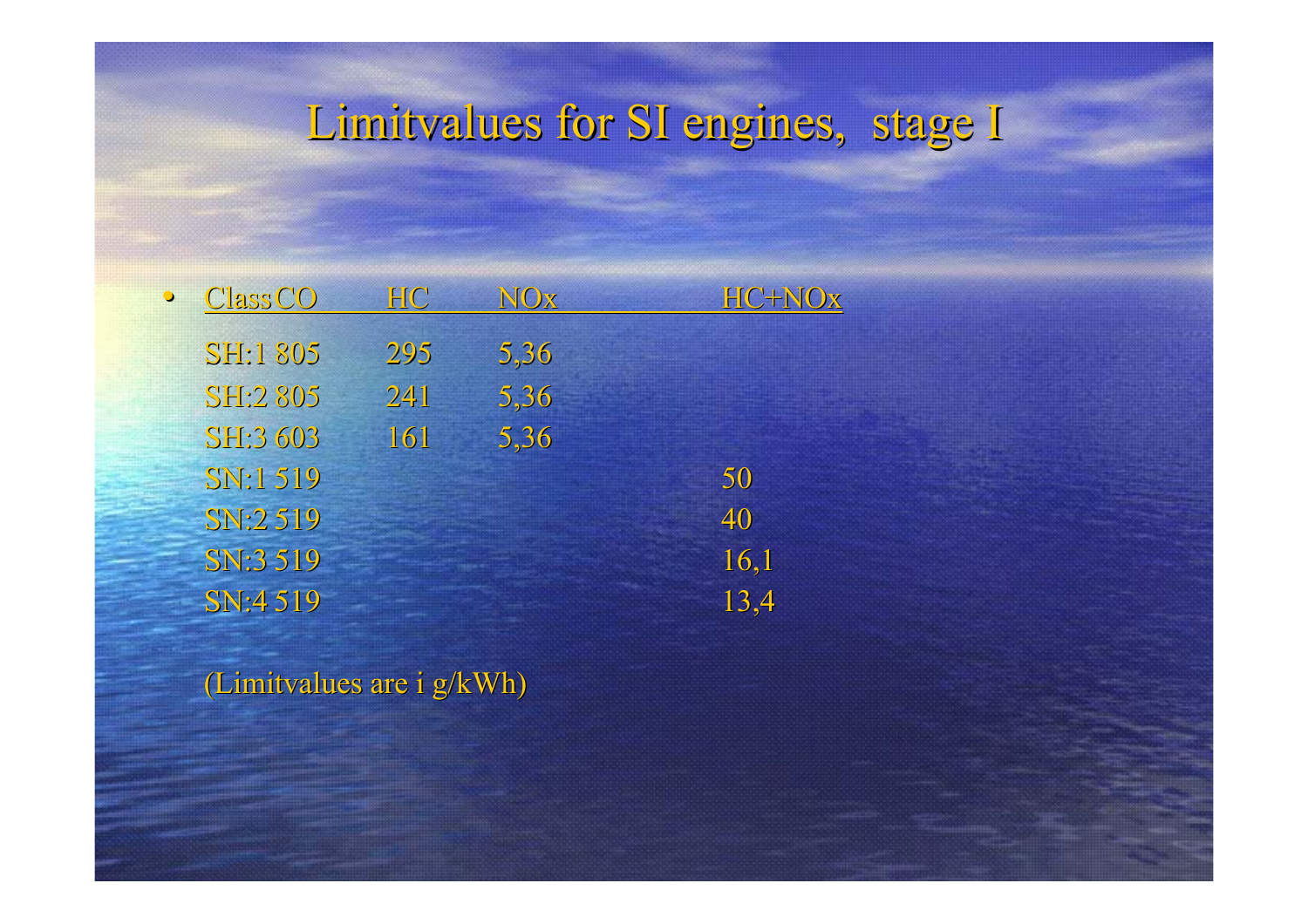• The amendments  $2004/26/EC$  tightened the emission limit values for gaseous pollutants and particulate matter and extended the scope of the Directive to also cover

– –

– –

- Engines for inland waterways vessels and railway, Locomotives and railcars was added to the scope. European Commission policy is to encourage a shift of transport away from roads and towards other more environmentally friendly modes including inland shipping. Thus, these modes must address their own environmental impact, and the present directive is a part of that.
- $-$  The upper power limit of 560 kW for propulsion engines on the above (main engines, auxiliary engines for propulsion and bow propellers etc.) has been removed.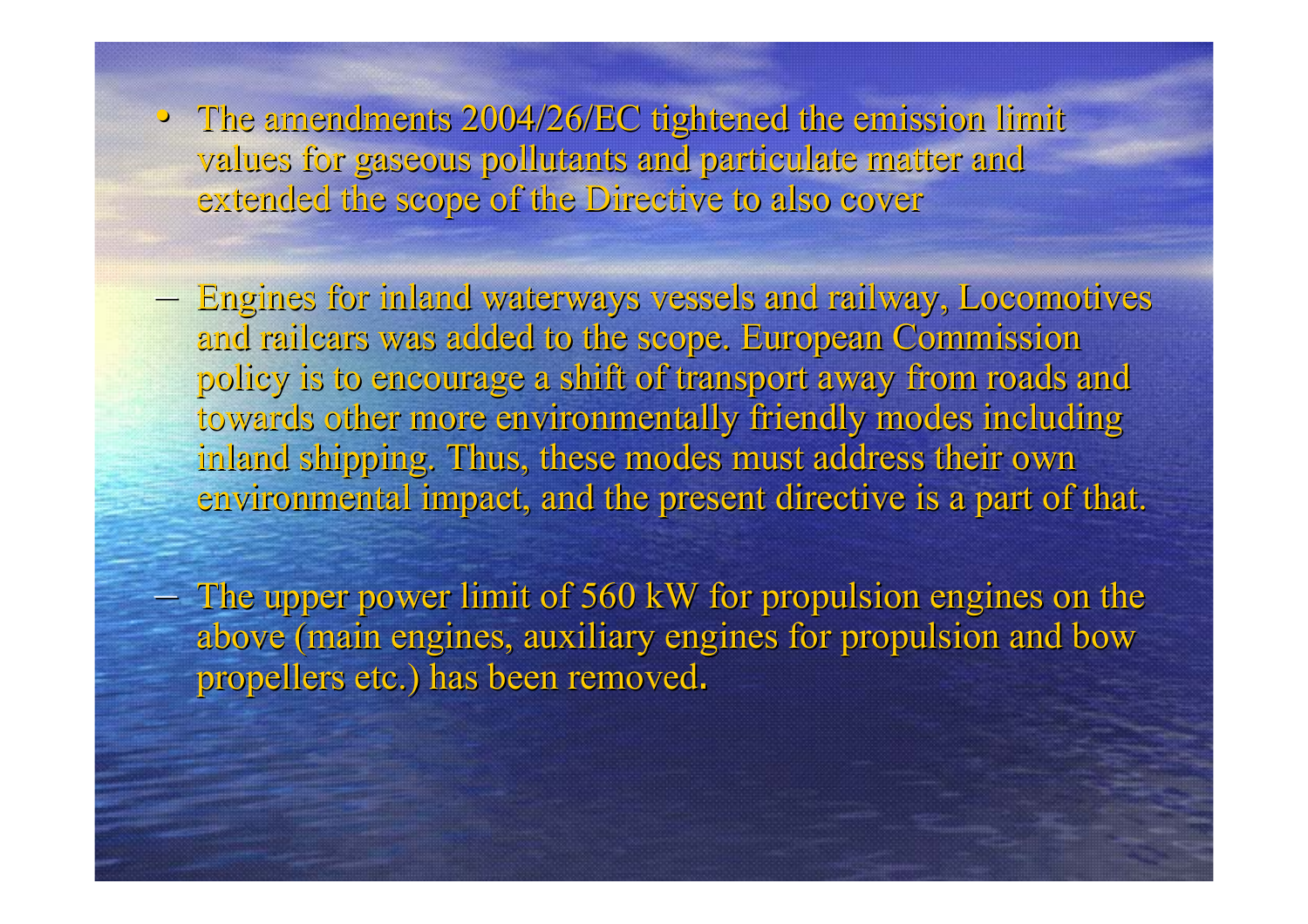- The 2004/26/EC includes further Stage III and IV limit values which will be implemented in three steps, III A, III B and IV between 2006 and 2014 depending on size and application of the engine.
- For "normal" landbased NRMM the engines have to comply with stage IIIA, IIIB and stage IV. Railcars and locomotives have to comply with stage IIIA and III B. Engines for inland waterway vessels have to comply with Engines for inland waterway vessels have to comply with stage IIIA.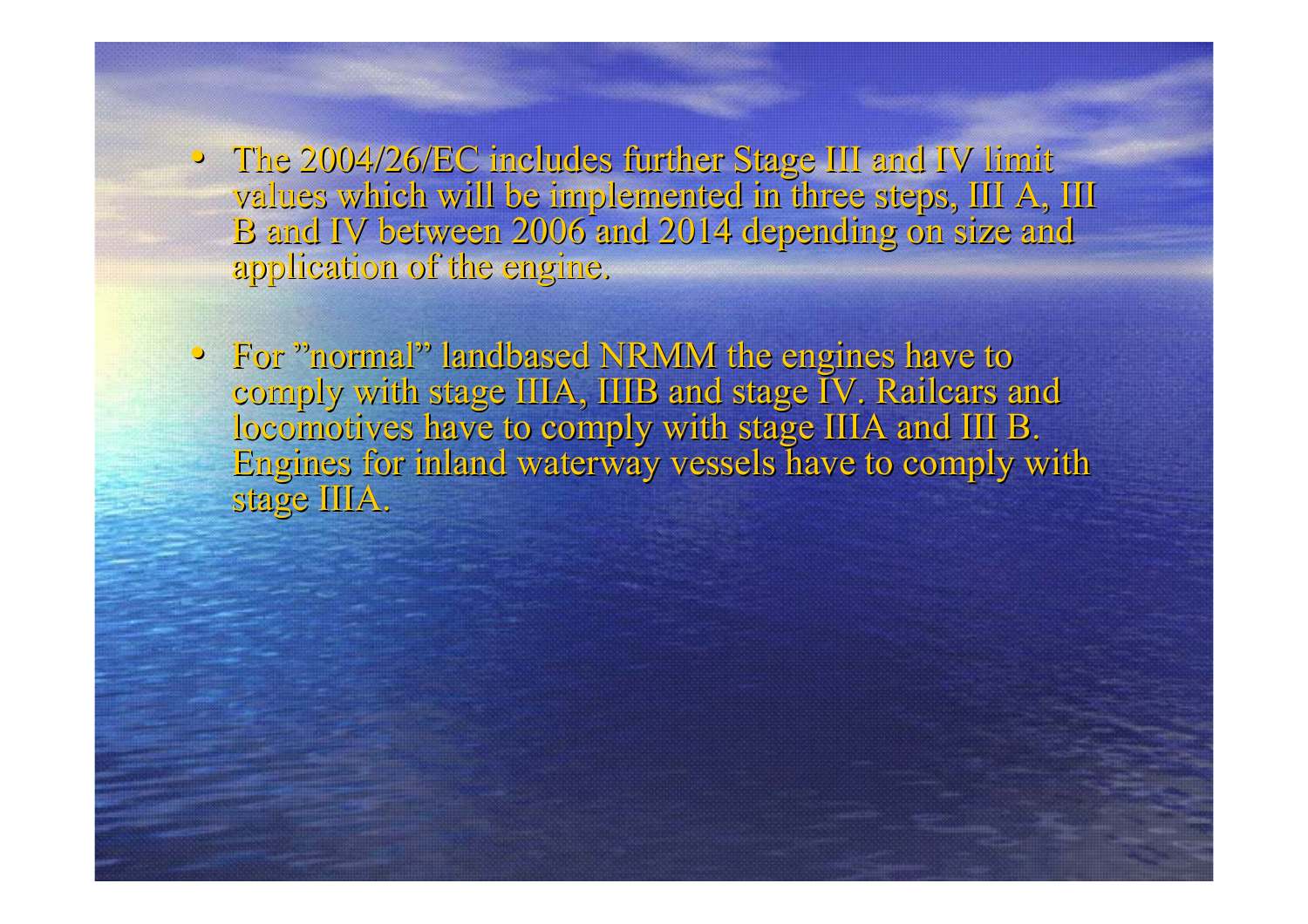

covering only gaseous pollutants covering only gaseous pollutants

– –

– –

– – $-$  about 30% NOx emission reduction comparing to stage II.

– – Will enter into force between 31 Dec 2005 and 31 Dec 2007 Will enter into force between 31 Dec 2005 and 31 Dec 2007 depending on size of the engine and application

– –- Limits are equivalent to the corresponding legislation in USA

- Covering propulsion engines for railcars/locomotives and Inland waterway vessels (main engines, bow propellers etc.)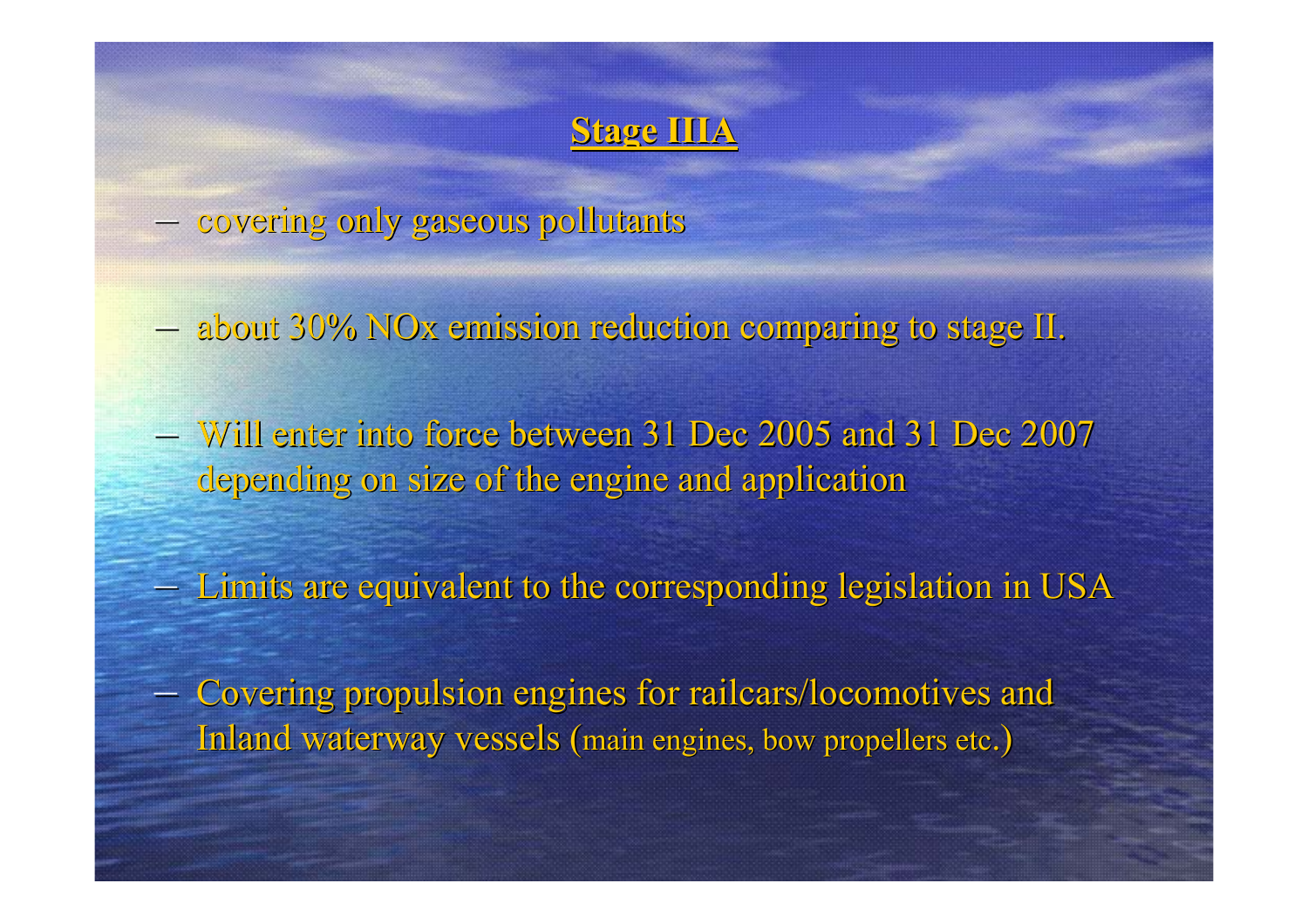### Limitvalues

# • Stage III A Stage III A

• Engines for use in other applications than propulsion of inland waterway vessels, locomotives and railcars:

#### $\bigcirc$ Category:

| Net power (kW)                | CO <sub>1</sub> | $HC+NOx$ | <b>PM</b>                   |
|-------------------------------|-----------------|----------|-----------------------------|
| H: $130$ kW $\leq P \leq 560$ | 3,5             | 4,0      | 0.2                         |
| I: $75$ kW $\leq P < 130$     | 5.0             | 4.0      | $\overline{\mathbf{0}}$ , 3 |
| J: $37$ kW $\leq P < 75$      | 5.0             | 4.7      | 0,4                         |
| $K: 19 kW \leq P < 37$        | 5,5             | 7,5      | 0,6                         |

(Limit values in g/kWh)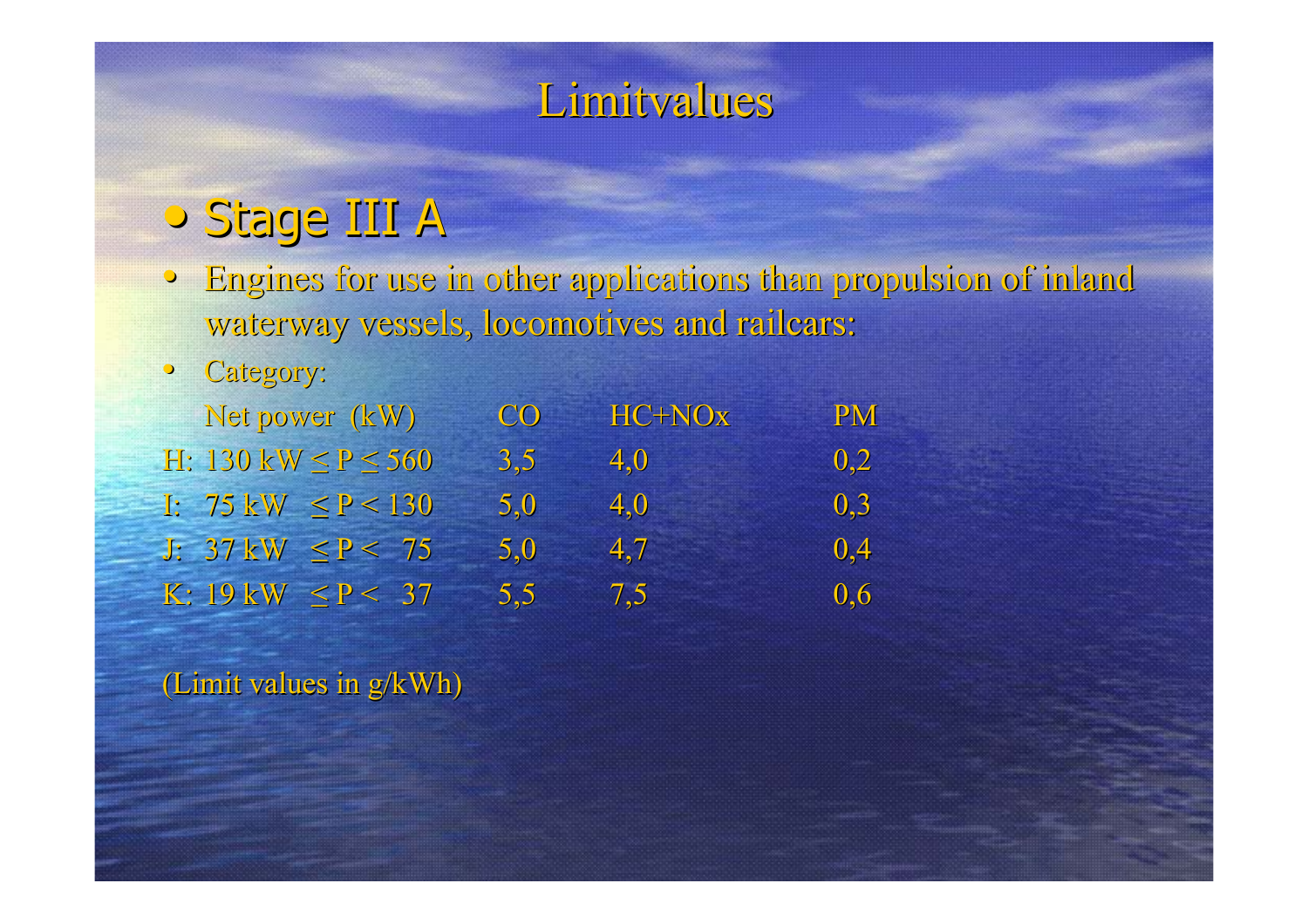### Engines for propulsion of inland waterway vessels Engines for propulsion of inland waterway vessels Stage III A

| • Category:                    |                   |        |           |
|--------------------------------|-------------------|--------|-----------|
| Swept volume/                  |                   |        |           |
| net power(SV/P)                | CO                | HC+NOx | <b>PM</b> |
|                                |                   |        |           |
| $V1:1$ SV< 0.9; P $\geq$ 37 kW | 5.0               | 7.5    | 0.40      |
| $V1:2 0.95$ SV< 1,2            | 5.0               | 7.2    | 0.30      |
| $V1:3$ 1,2 $\leq$ SV $<$ 2,5   | 5.0               | 7.2    | 0.20      |
| $V1:42,5\leq SV < 5$           | 5.0               | 7.2    | 0.20      |
| $V2:15 \leq SV 15$             | 5.0               | 7.8    | 0.27      |
| $V2:2$ 15 $\leq$ SV $<$ 20;    |                   |        |           |
| P < 3300 k                     | 5.0               | 8.7    | 0.50      |
| $V2:3$ 15 $\leq$ SV $<$ 20;    |                   |        |           |
| $P \geq 3300$ kW               | 5.0               | 9.8    | 0.50      |
| $V2:420 \leq SV \leq 25$       | $\frac{5,0}{5,0}$ | 9.8    | 0.50      |
| $V2:5 25 \leq SV \leq 30$      |                   | 11.0   | 0.50      |

(Volume in Litres per cylinder. Limit values in g/kWh)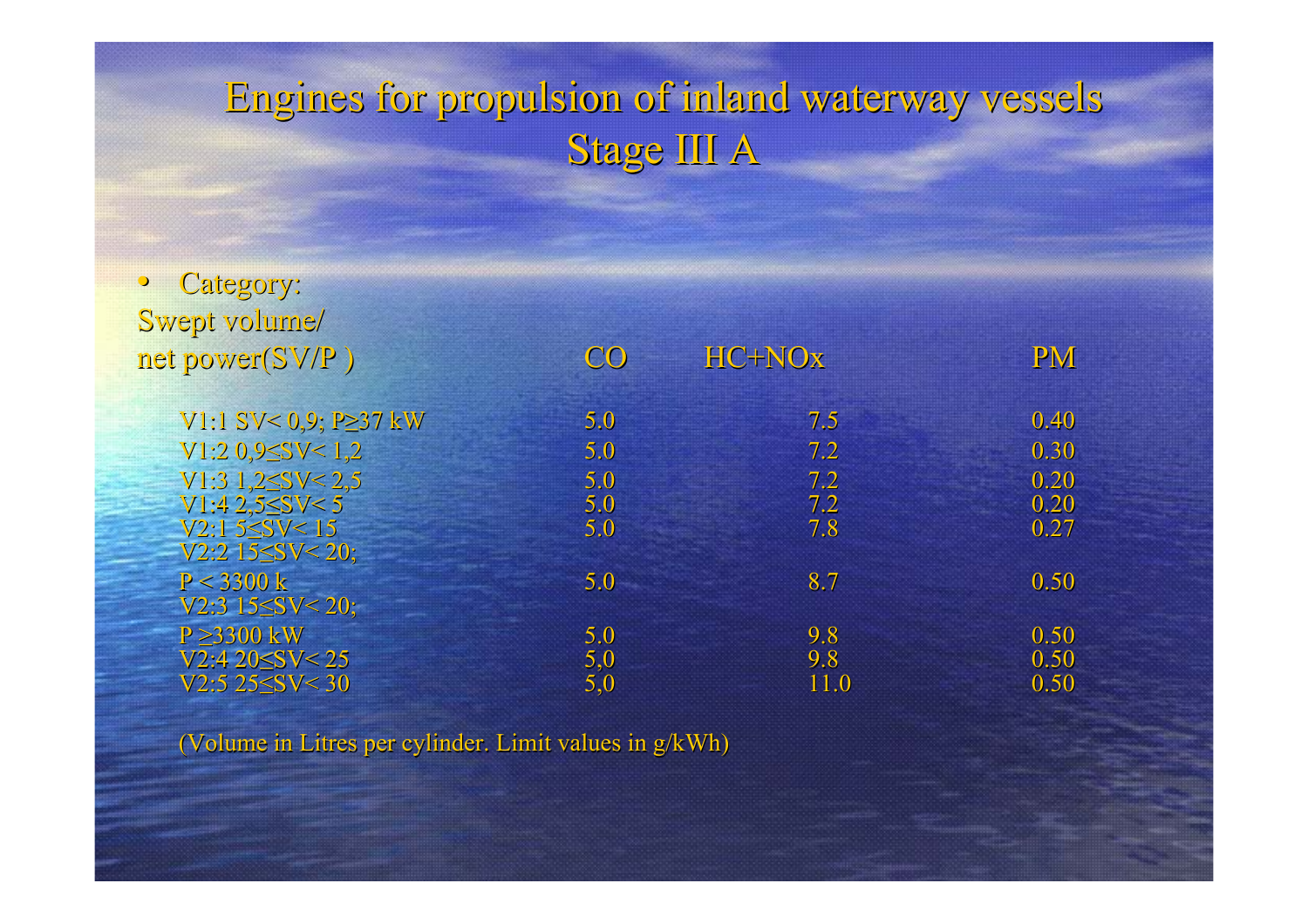### Engines for propulsion of locomotives Engines for propulsion of locomotives Stage III A

Category: RL A: 130 kW≤P≤560 kW

RHA: P>560 kWRH A Engines with P>2000

Net power(P kW) CO HC+NOx PM W  $3,5$   $4,0$   $0,2$ **HC**  NOx W  $3,5$   $0,5$   $6,0$   $0,2$ kW and  $SV > 5$  l/cylinder 3,5 0,4 7,4 0,2

(Limit values in  $g/kWh$ )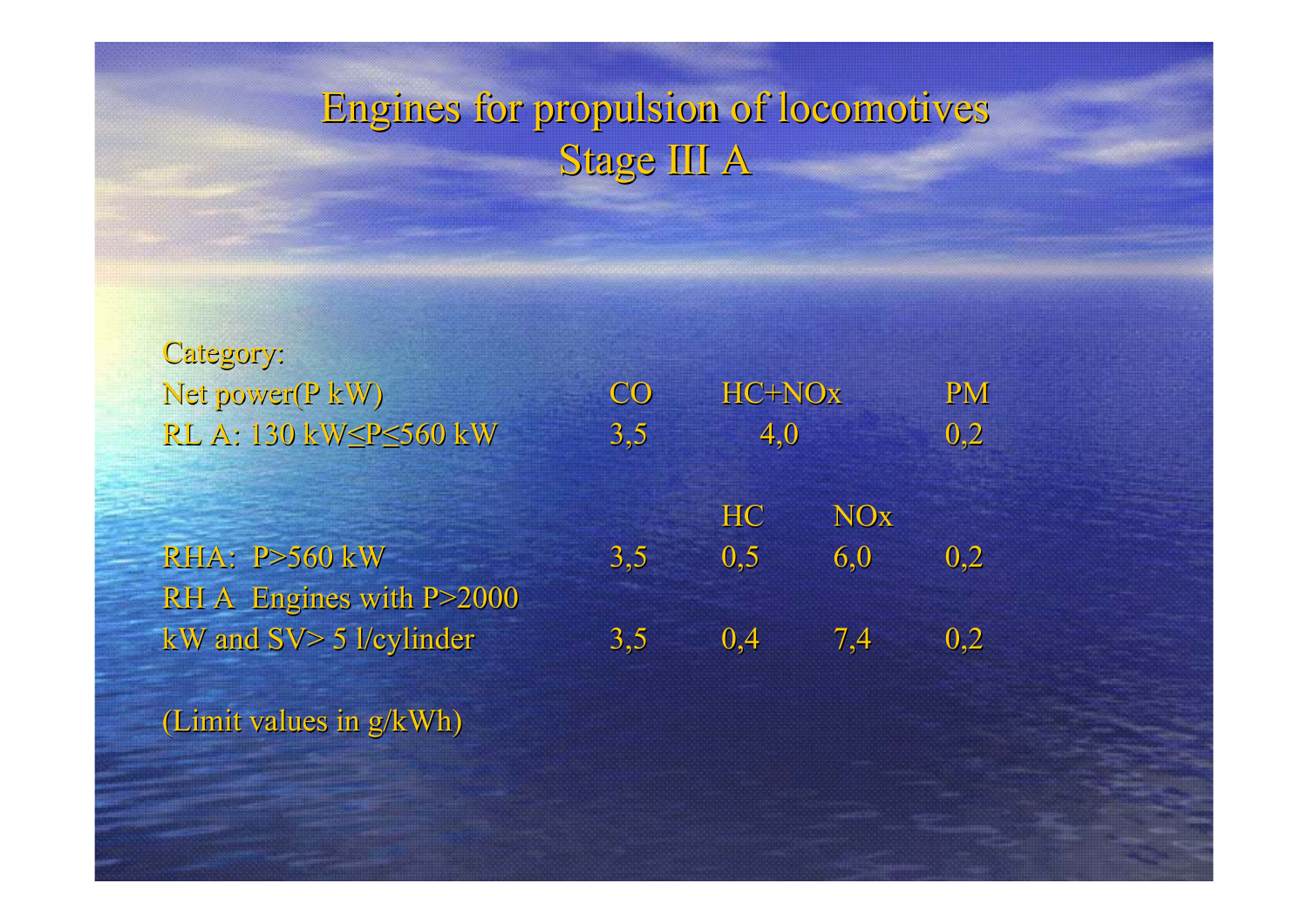# Engines for propulsion of railcars Engines for propulsion of railcars Stage III A

Category:  $RC A: 130$  kW  $\leq P$ 

net power (P kW) CO HC+NOx PM  $3,5$  4,0 0,20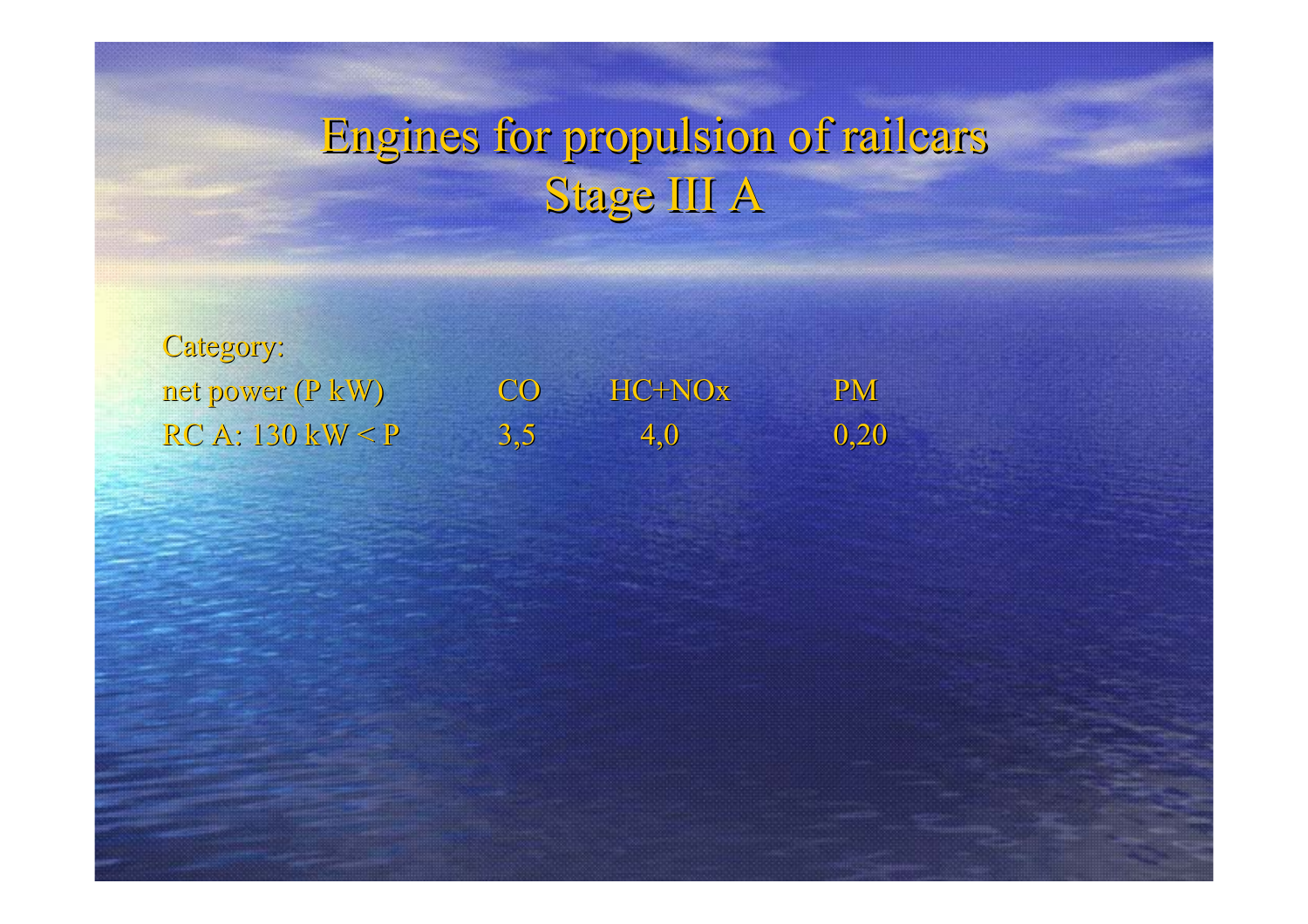### **Stage IIIB Stage IIIB**

- –covering particulate emissions covering particulate emissions
- – $-$  90 % reduction of particulate matter emission from engine comparing to stage II
- $-$  Will enter into force between 31 Dec 2010 and 31 Dec 2011
- –- to meet the limits, engines with current technology will need after treatment devices, which require low sulphur fuel
- –- Covering propulsion engines in railcars and locomotives.
- –- Propulsion engines for Inland waterway vessels are for the <u>moment **excluded** from stage III B</u>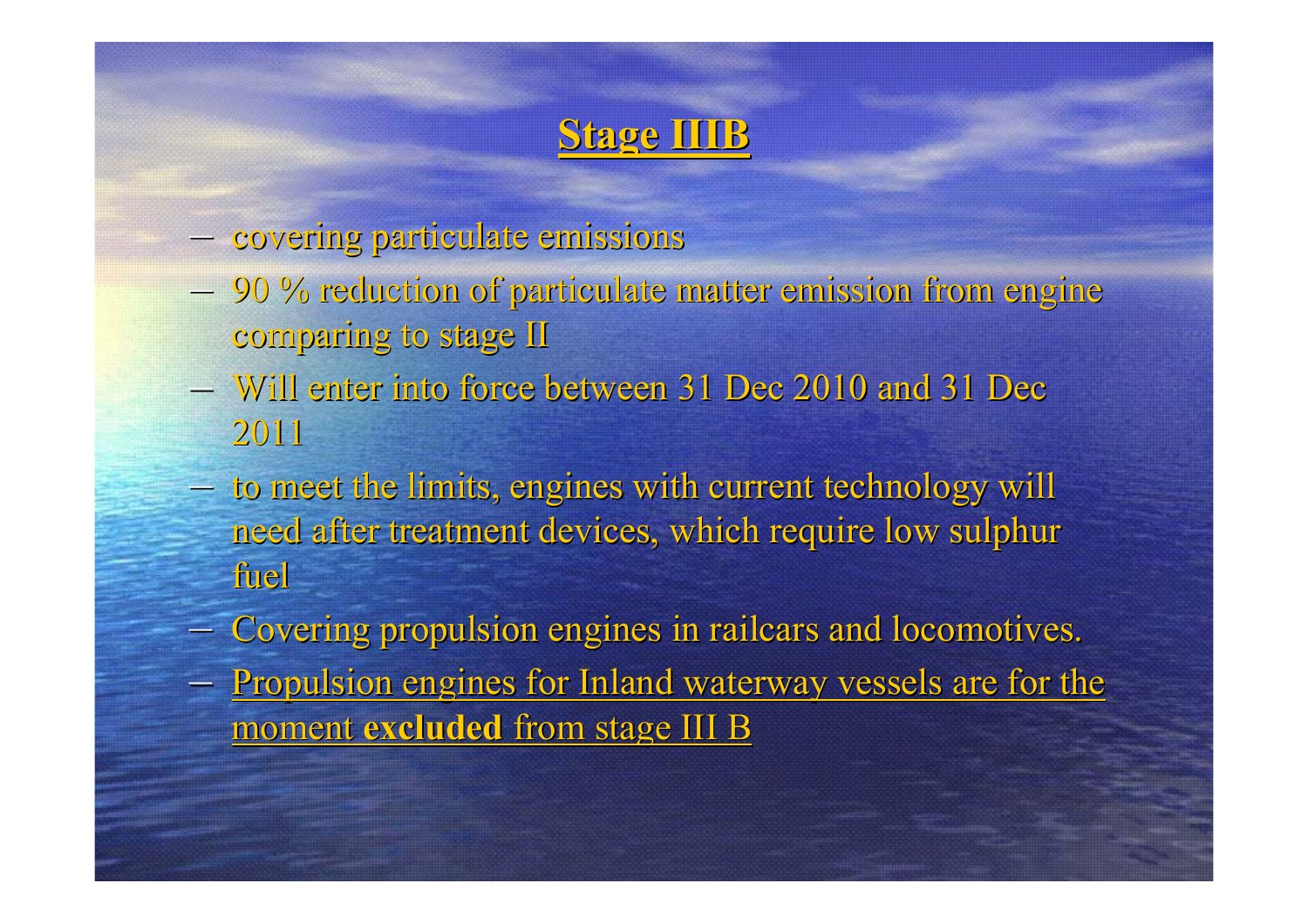# Stage III B

Engines for use in other applications than propulsion of inland waterway vessels, locomotives and railcars:

Category:

| Net power (kW)                | CO  | NO <sub>x</sub><br>HC <sup>1</sup> | <b>PM</b> |
|-------------------------------|-----|------------------------------------|-----------|
| $L: 130$ kW $\leq P \leq 560$ | 3,5 | 0.19<br>2,0                        | 0,025:    |
| $M: 75 kW \le P < 130$        | 5.0 | 4,0<br>3,3                         | 0,025     |
| $J: 56kW \leq P < 75$         | 5.0 | 4.7<br>3,3                         | 0,025     |
| P: $37$ kW $\leq P < 56$      | 5,0 | $HC+NOX$ 4,7                       | 0,025     |

(Limit values in  $g/kWh$ )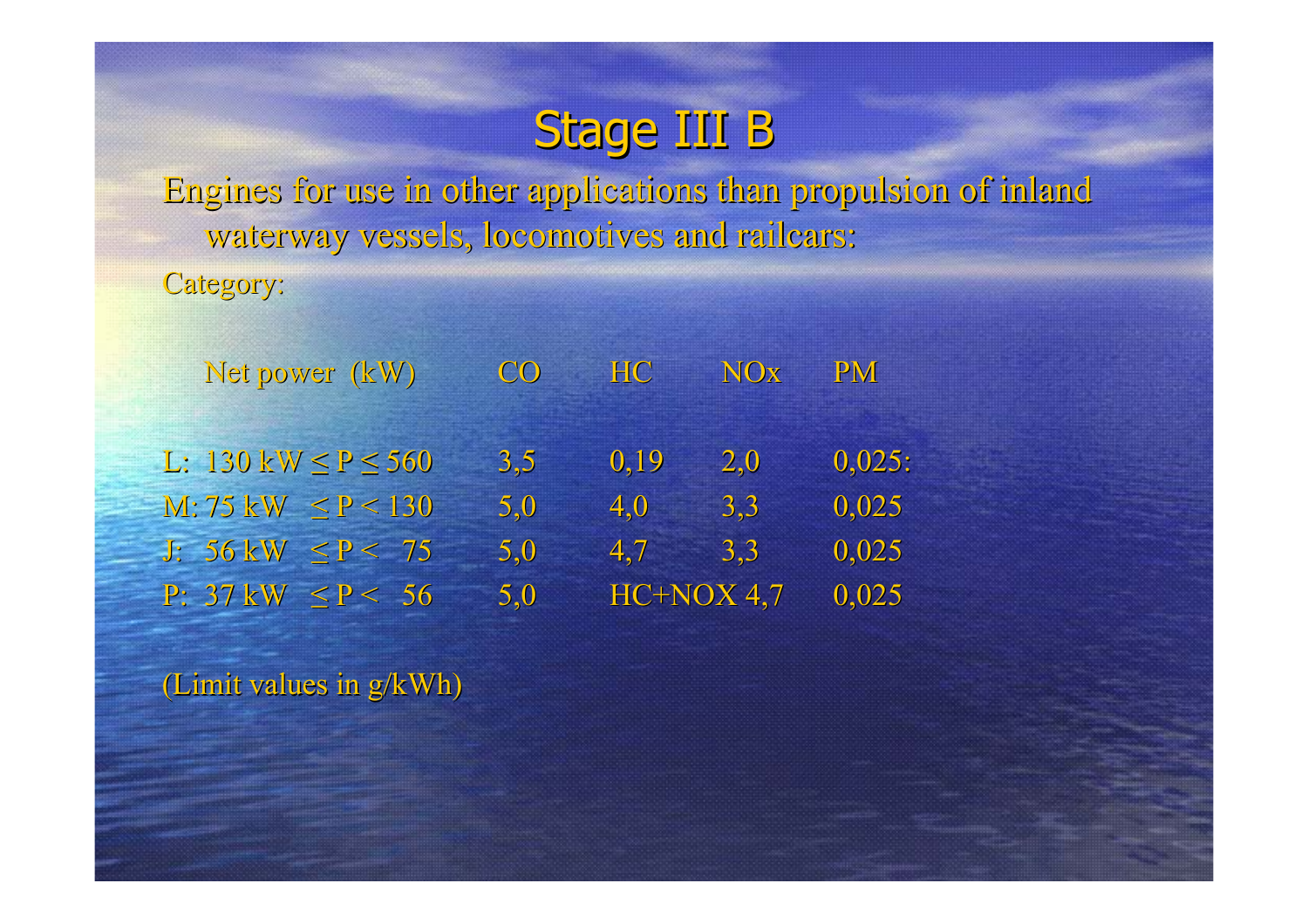

### Engines for propulsion of locomotives Engines for propulsion of locomotives

Category:

Net power P kW CO HC+NOx PM R B:  $130 \text{ kW} < \text{P}$   $3,5$   $4,0$   $0,025$ 

(All limit values in g/kWh)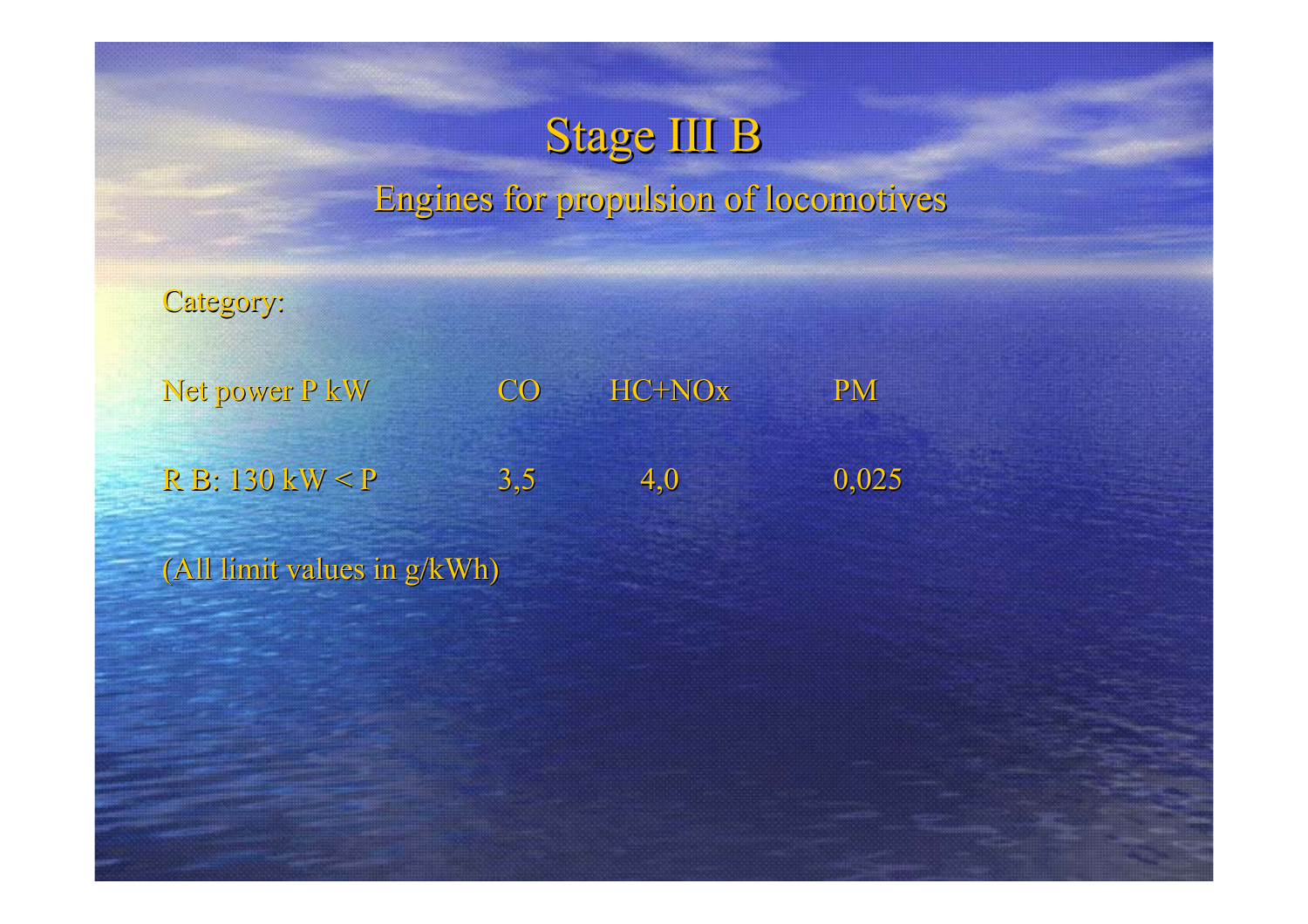### Stage III B

#### Engines for propulsion of railcars Engines for propulsion of railcars

Category: net power (P kW) co HC NOx PM  $RCB:130~kW < P$ 3,5 0.19 2,0 0,025

(All limit values in g/kWh) (All limit values in g/kWh)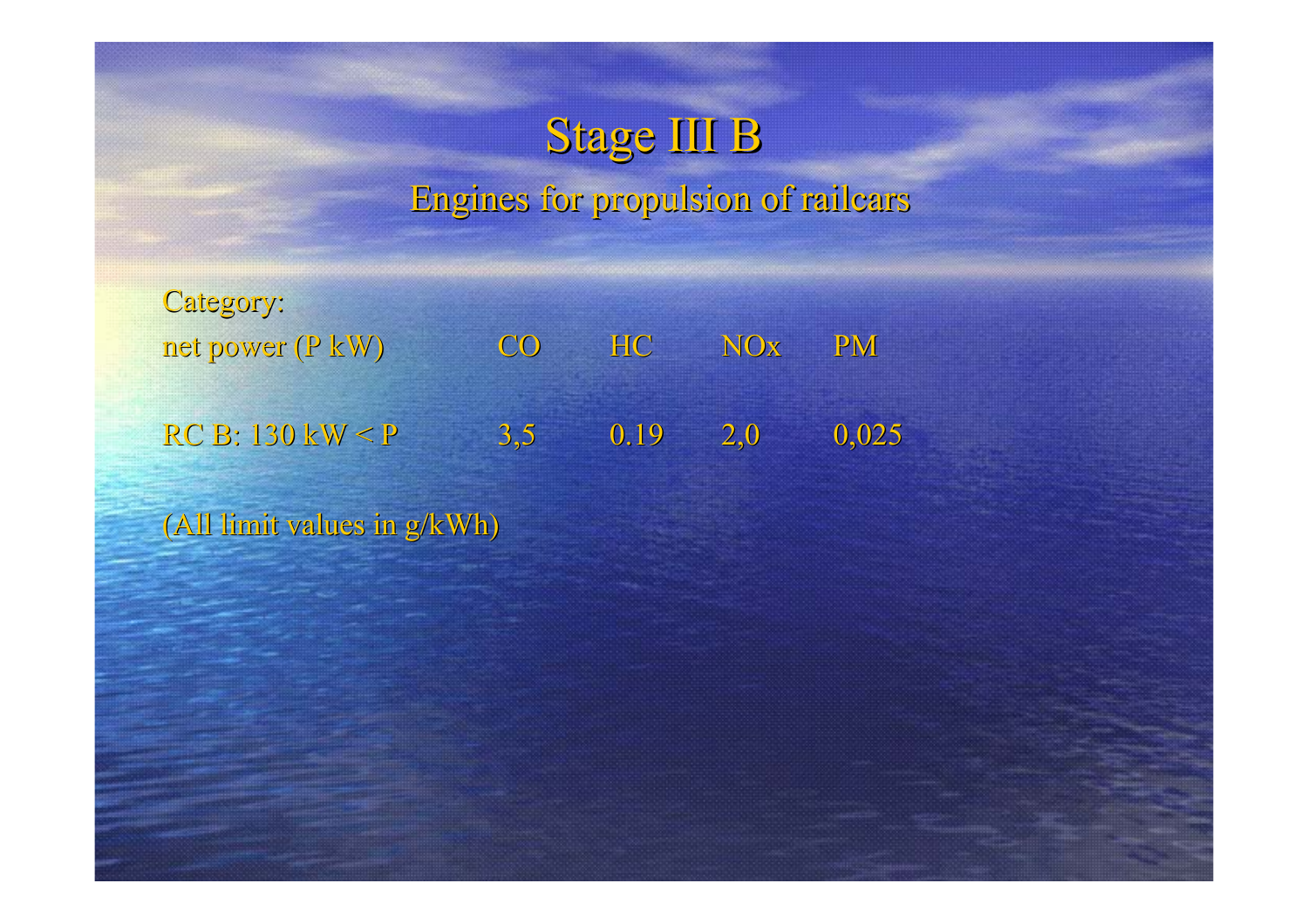### **Stage IV Stage IV**

- Covering nitrous gaseous emissions Covering nitrous gaseous emissions
- 80 % reduction of nitrous gaseous emission from 80 % reduction of nitrous gaseous emission from engine comparing to stage III B
- Will enter into force between 31 Dec 2013 and 31 Sept 2014
- $\bullet$  Total harmonization with the US TIER IV will be achieved
- Propulsion engines for Inland waterway vessels and railcars/locomotives are <u>excluded</u> from stage IV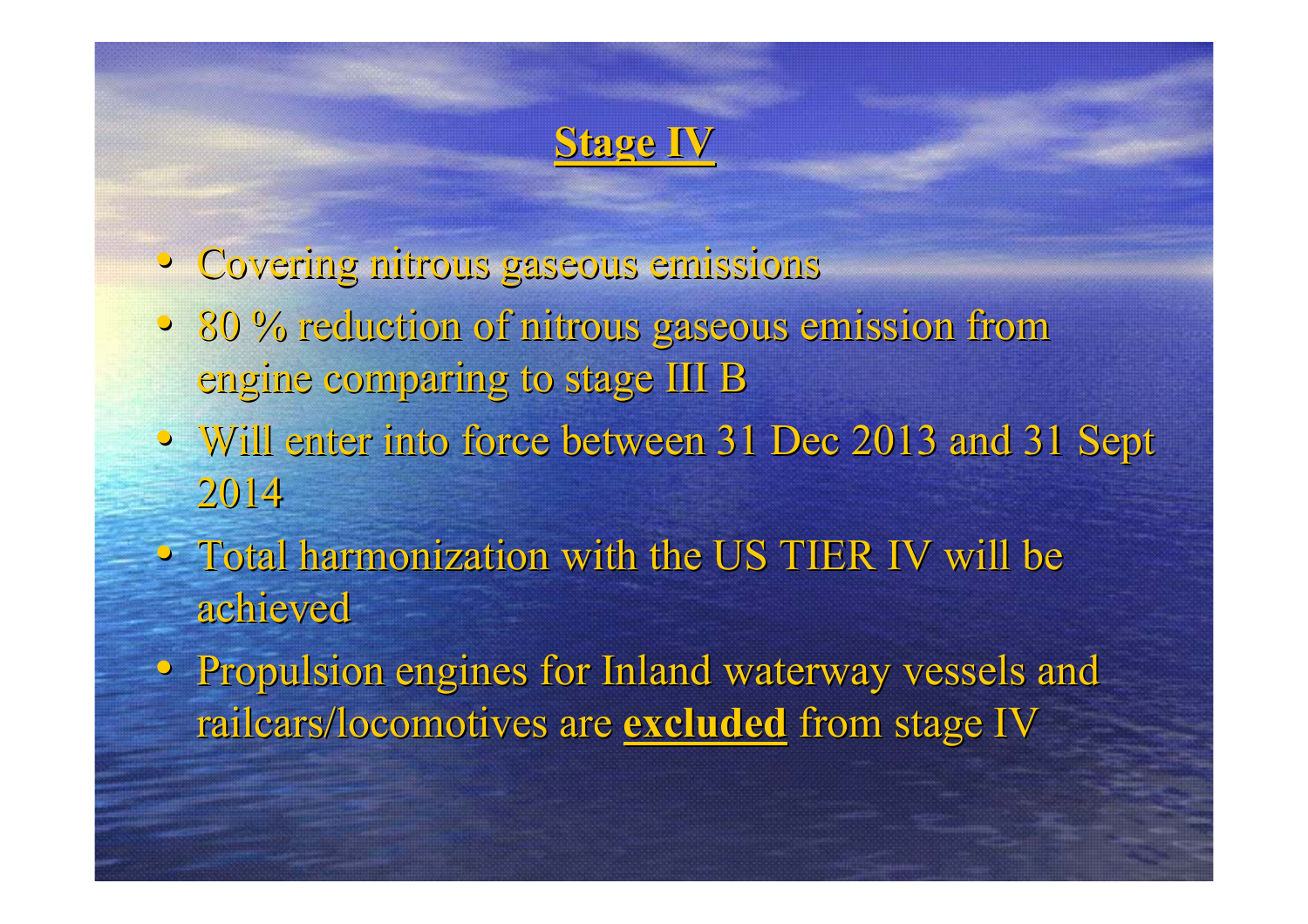### Stage IV

Engines for use in other applications than propulsion of Engines for use in other applications than propulsion of locomotives, railcars and inland waterway vessels railcars and inland waterway vessels

Category: Net power(P kW) CO HC NOx PM Q:  $130 \text{ kW} \le P \le 560 \text{ kW}$  3,5 0,19 0,4 0,025  $R: 56$  kW  $\leq P < 130$  kW 5,0 0,19 0,4 0,025

(Limit values are in  $g/kWh$ )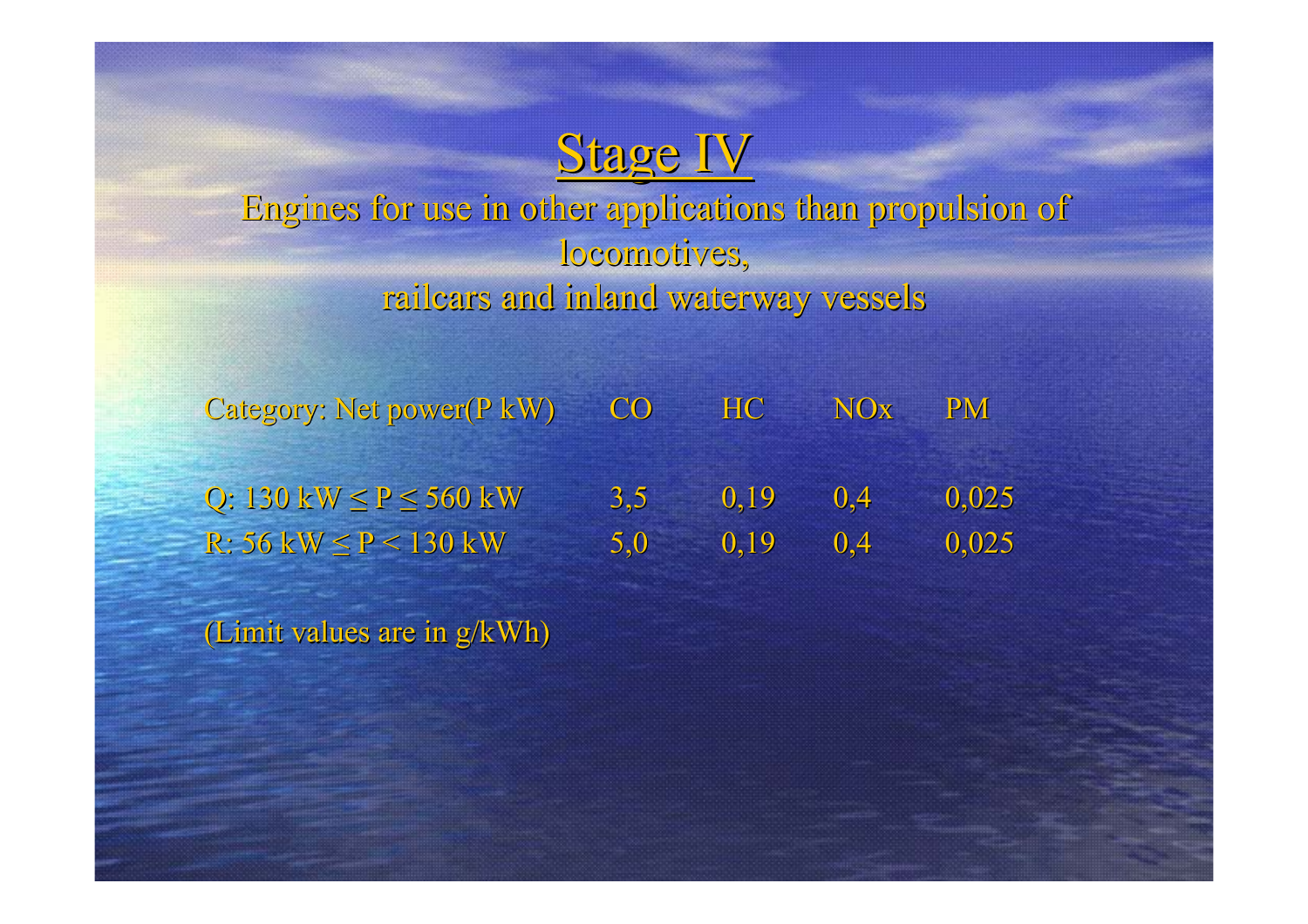## Placing on the market of Engine, production dates

Stage III A other than constant speed engines

Category H: 31 December 2005 Category I: 31 December 2006 Category J: 31 December 2007 Category K: 31 December 2006

Stage III A Inland waterway vessel engines

| Category V1:1:        | 31 |
|-----------------------|----|
| Category V1:2:        | 31 |
| Category V1:3:        | 31 |
| Category V1:4:        | 31 |
| <b>Categories V2:</b> | 31 |

December 2006 December 2006 December 2006 December 2008 December 2008.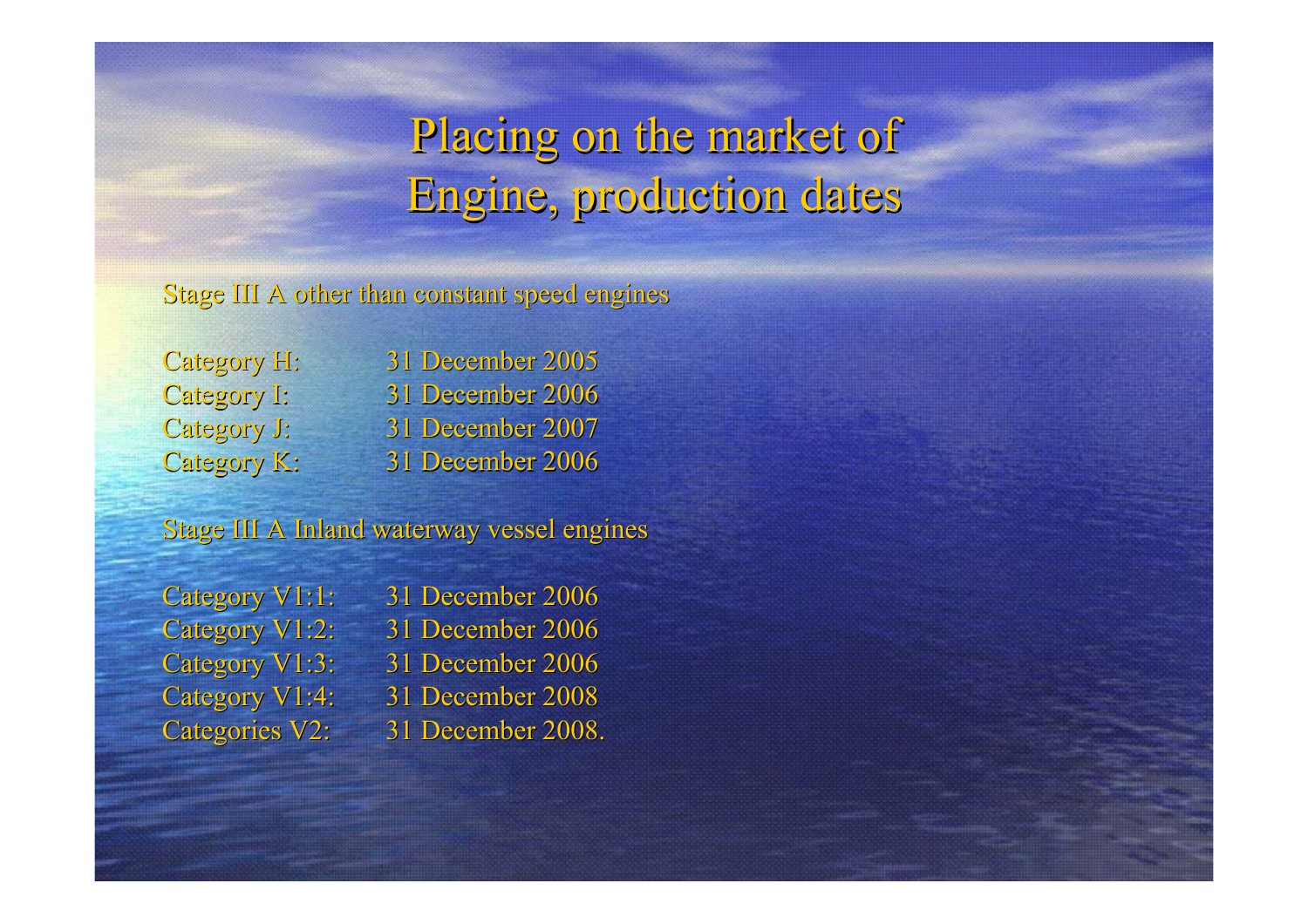### Placing on the market of Engine, production dates

#### Stage III A constant speed engines

Category H: 31 December 2010 Category I: 31 December 2010 Category J: 31 December 2011 Category K: 31 December 2010

Stage III A railcar engines Category RC A: 31 December 2005

Stage III A locomotive engines Category RL A:31 December 2006 Category RH A:31 December 2008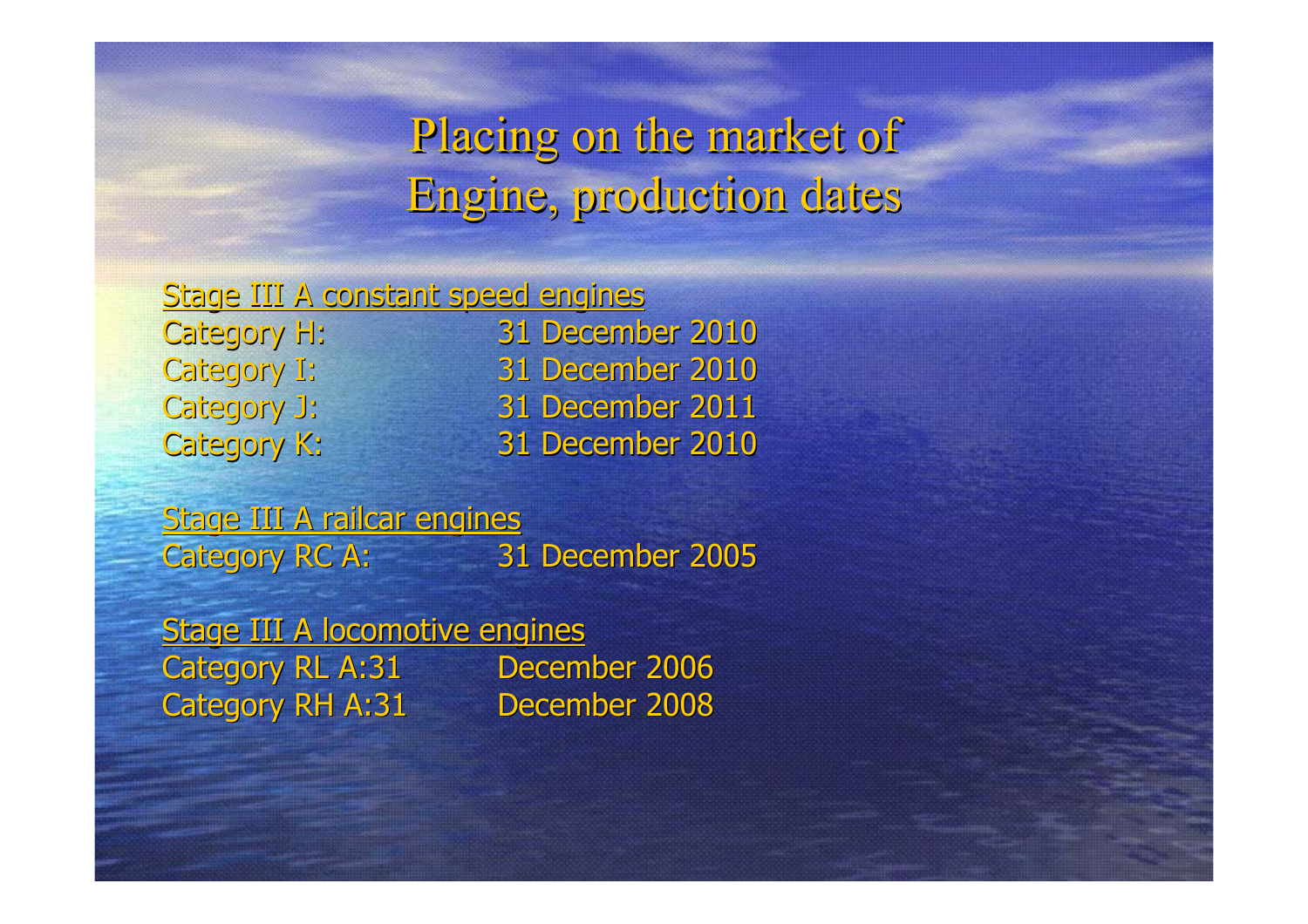### Placing on the market of Engine, production dates

|                    | Stage III B other than constant speed engines |
|--------------------|-----------------------------------------------|
| <b>Category L:</b> | 31 December 2010                              |
| <b>Category M:</b> | 31 December 2011                              |
| <b>Category N:</b> | 31 December 2011                              |
| <b>Category P:</b> | 31 December 2012                              |

Stage III B railcar engines Category RC B: 31 December 2011

Stage III B locomotive engines Category R B: 31 December 2011

Stage IV other than constant speed engines Category Q: 31 December 2013 Category R: Category R: 30 September 2014 30 September 2014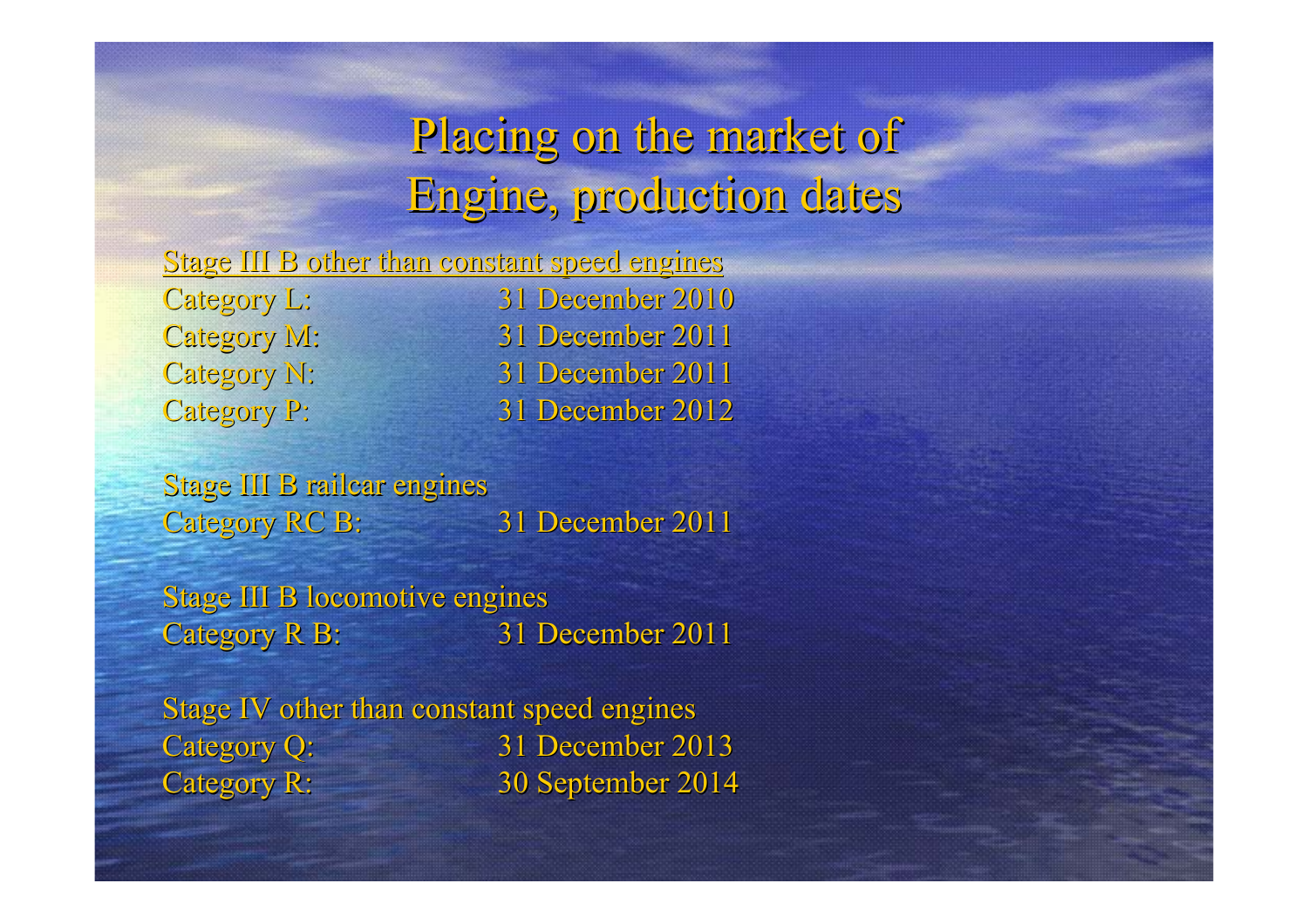### Test Procedures

- Engines are tested after special test cycles depending on the intended application for the engine.
- Engines for landbased engines, such as frontloaders, excavators, bulldozers etc. are being tested according to a steady state cycle (stage III A) and a transient test cycle (Stage III B and IV).
- $\rm{C}$ Steady state means different steps of speed, modes, in series of 4, 6 or 8. Transient cycle means a continuous acceleration or deceleration of speed after a certain pattern. Transient cycle is more corresponding to real life use.
- Engines for rail applications and inland waterway vessels are being tested to steady state cycles.
- Spark ignition engines are tested after a steady state cycle with 5 different modes. 5 different modes.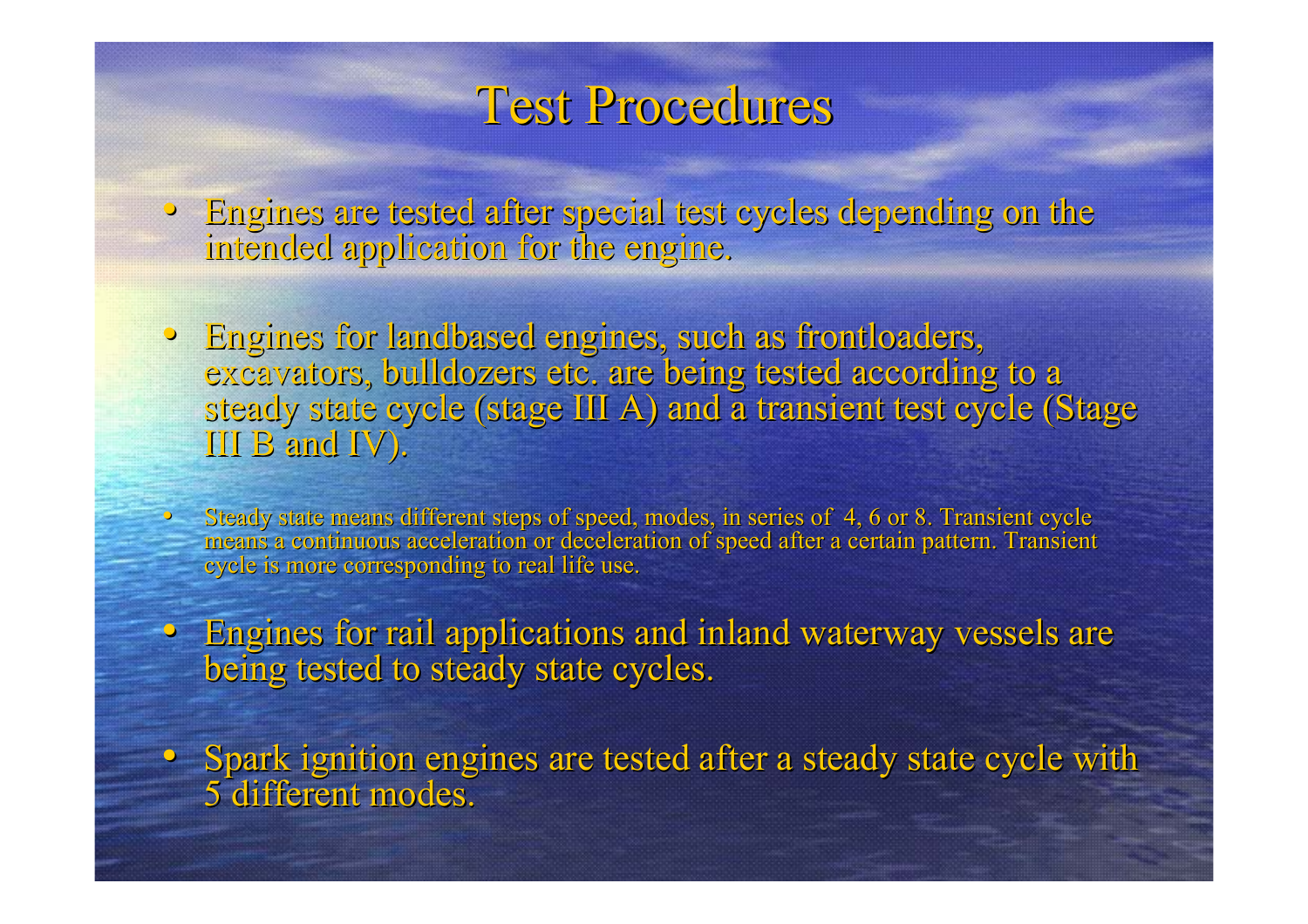### Type approval of engines

- Manufacturers make the testing of the engine or engines under supervision of a notified technical service.
- A Notified Body (authority) in a memberstate authorize the type approval for the engine or the engines.
- Each engine are supplied with an approval document when it is placed on the market.
- $\bullet$  Changes acn not be made once the engine is approved and placed on the market. Only the manufacturer can make changes and have to apply for a extended type approval.
- The costs for a complete certification is between 5000 and 25000 Euro, depending on witness testing at the manufacturers or testing at the technical services own laboratories.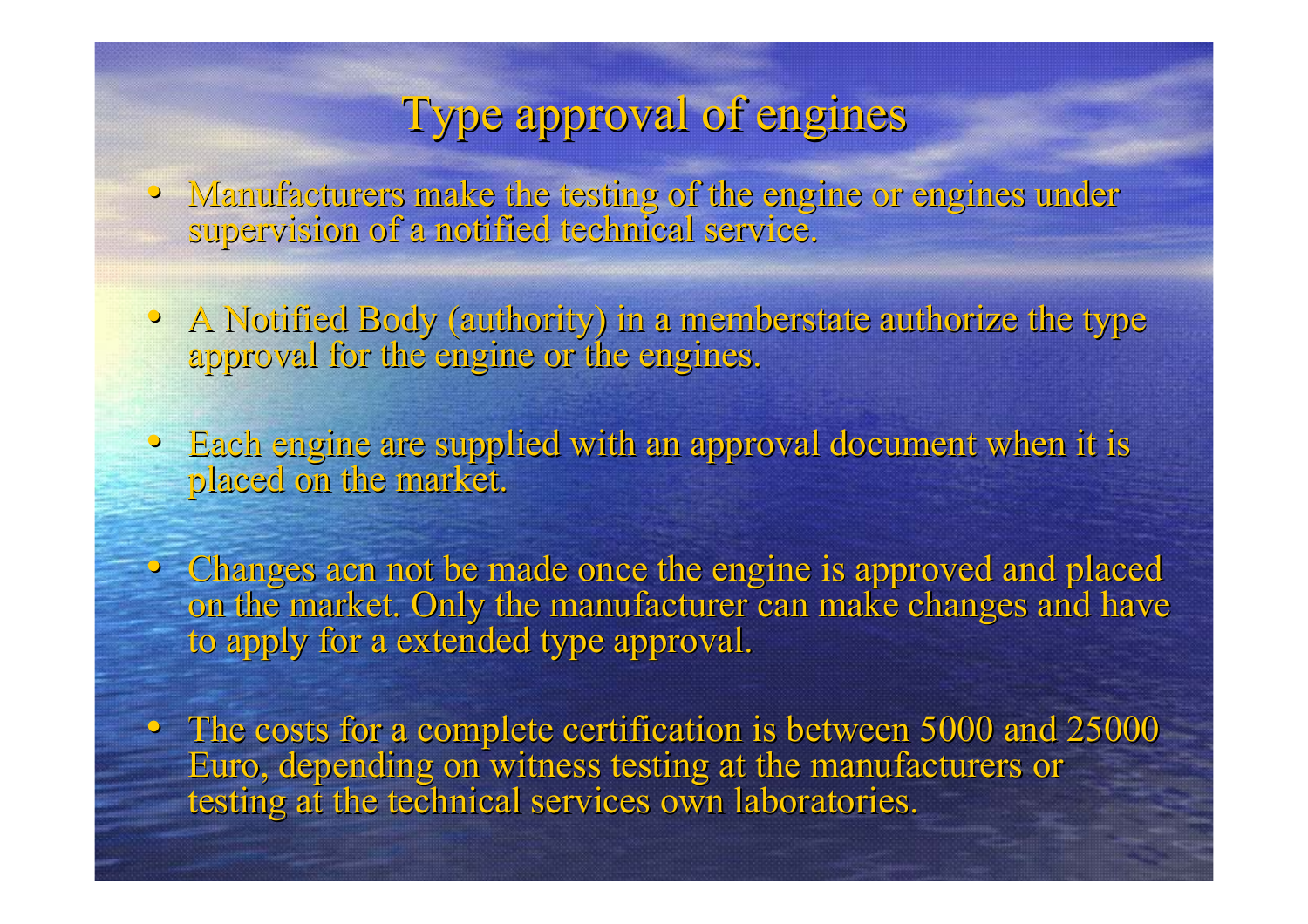### **Global alignment Global alignment**

• The Directive is globally aligned it was closely discussed it was closely discussed with authorities and industry in Europe, USA (in particular with EPA) and also Japan.

- US-EPA has presented a corresponding legislation, the TIER IV, in April last year and they plan to have the legislation on phase with EU.
- Stage III A corresponds to the US Tier III
- Stage III B corresponds to US-EPA first phase of Tier IV
- Stage IV corresponds to US-EPA second phase of TIER IV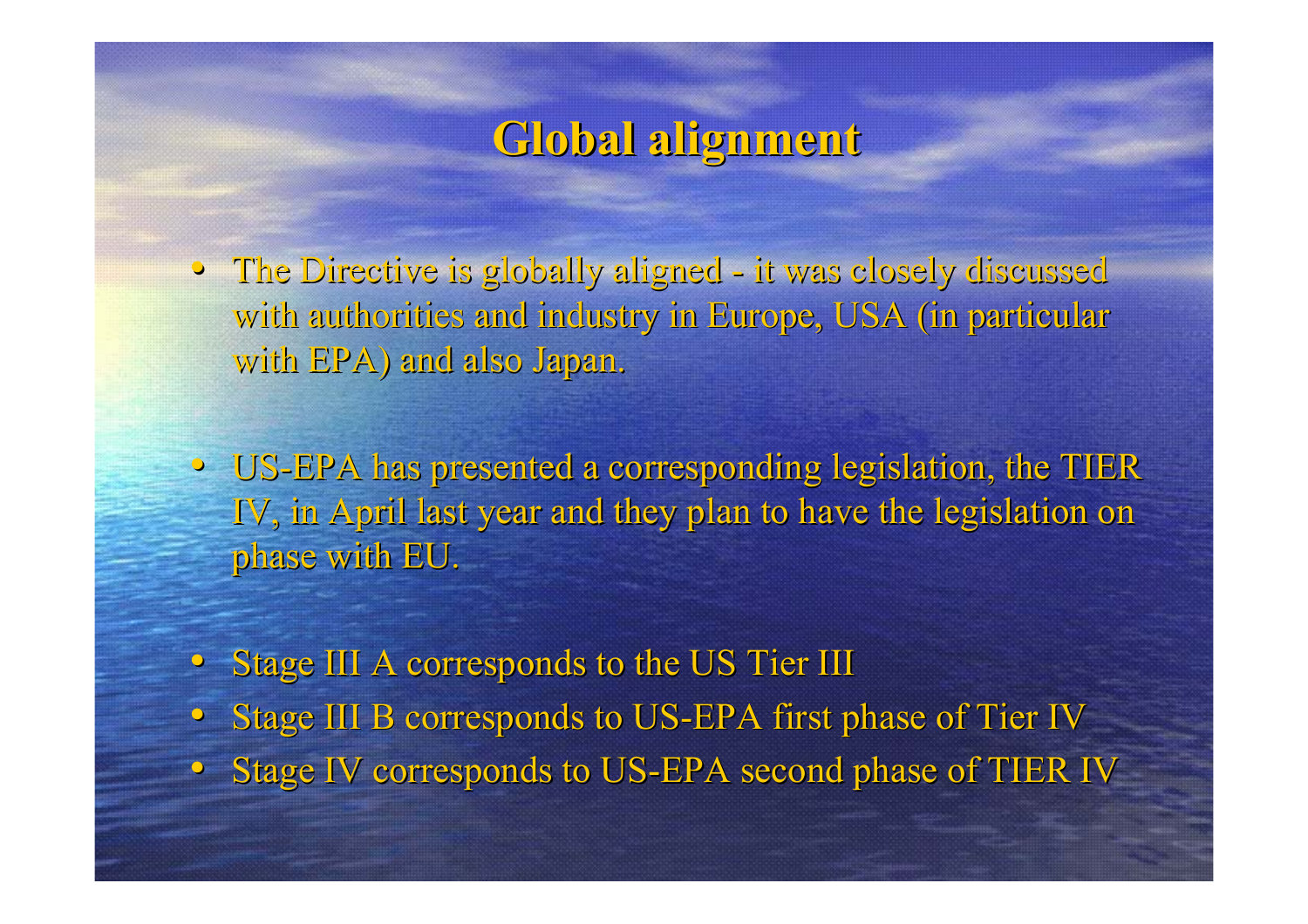#### **Alignment with the CCNR Alignment with the CCNR (Central Commission for Navigating on the Rhine) (Central Commission for Navigating on the Rhine)**

- The proposal is aligned with the CCNR regulations as an equivalence between each others approvals.
- $\bullet$ A vessel with an approval according to the stage III A is equal to the CCNR approval stage I and II.
- Approval according to the CCNR stage I is equal to the stage III A until the 30 June 2007.
- From 1July 2007 engines placed on the market to be used in a vessel must be approved according to the CCNR Stage II to be equal to the stage III A.
- CCNR has announced that they are planning a further stage and hand over that to the Commission for the review 2007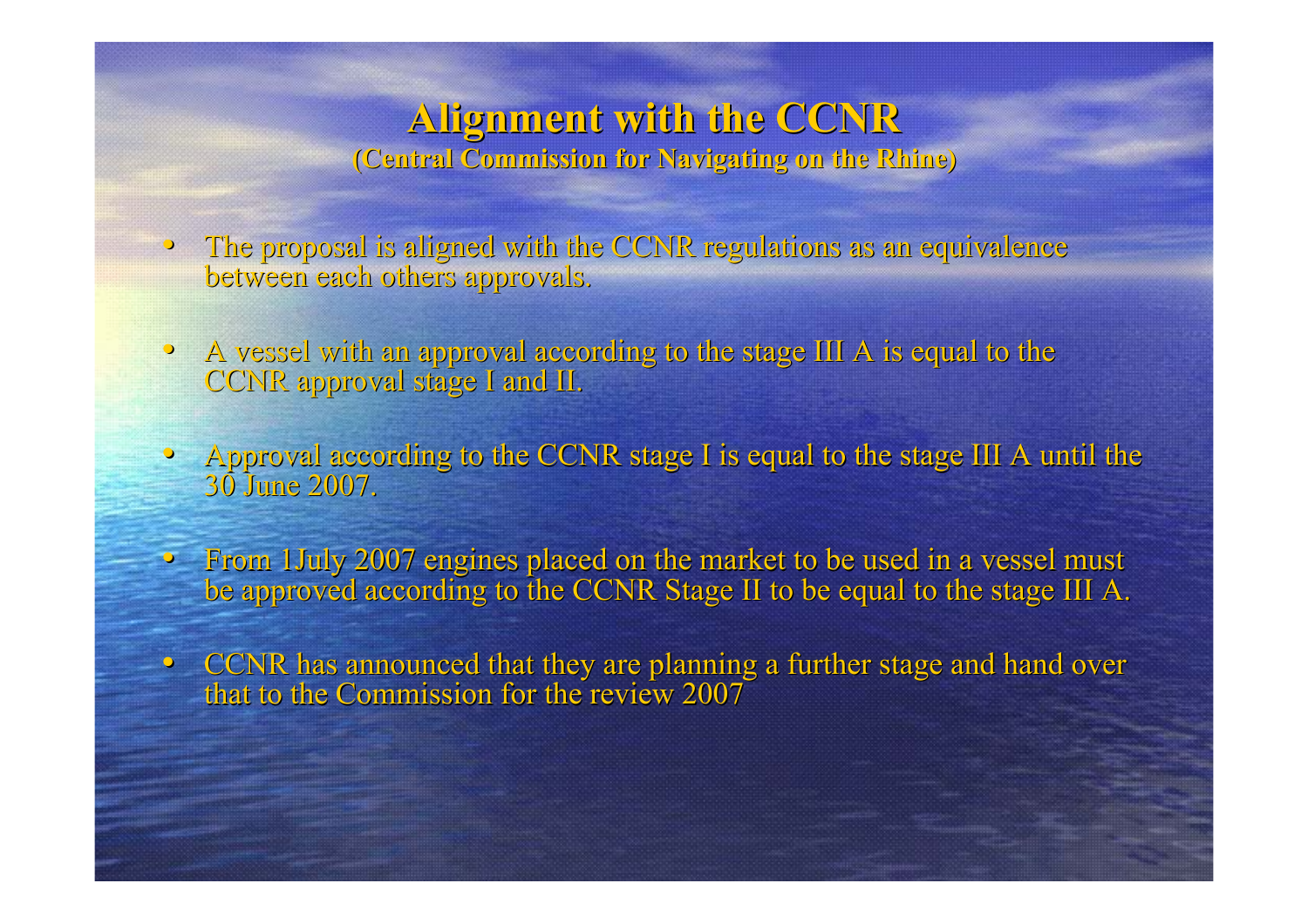### **Technical review Technical review**

A technical review of the directive is planned in 2007 and the outcome of the CAFÉ-program (Clean Air For Europe) together with the cost effectiveness of emission reduction systems, global alignment and the progress of the R&D by the manufacturers will be studied for the possibility for further stage of emission reductions. Also in-use-compliance, cycle beating and other areas of interest for future reduction of gaseous and particulates emissions will be investigated.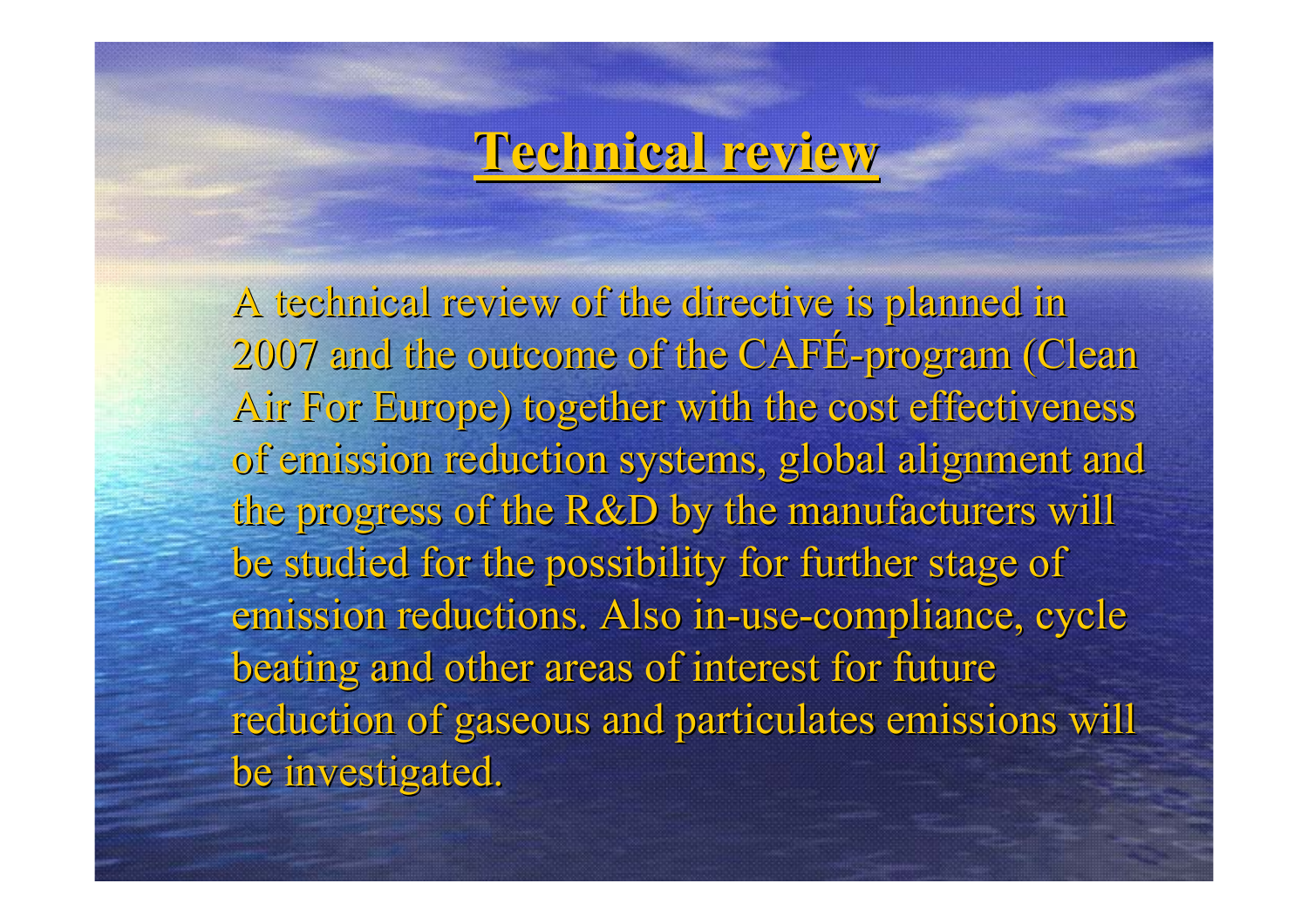# Monitoring

- The directive is published in all languages and in force in all memberstates since the end of 1999.
- The amendments are being transposed into the legislations of all memberstates.
- The regulations of the directive can be found on the Commission Eurolex website or in the memberstates legislation.